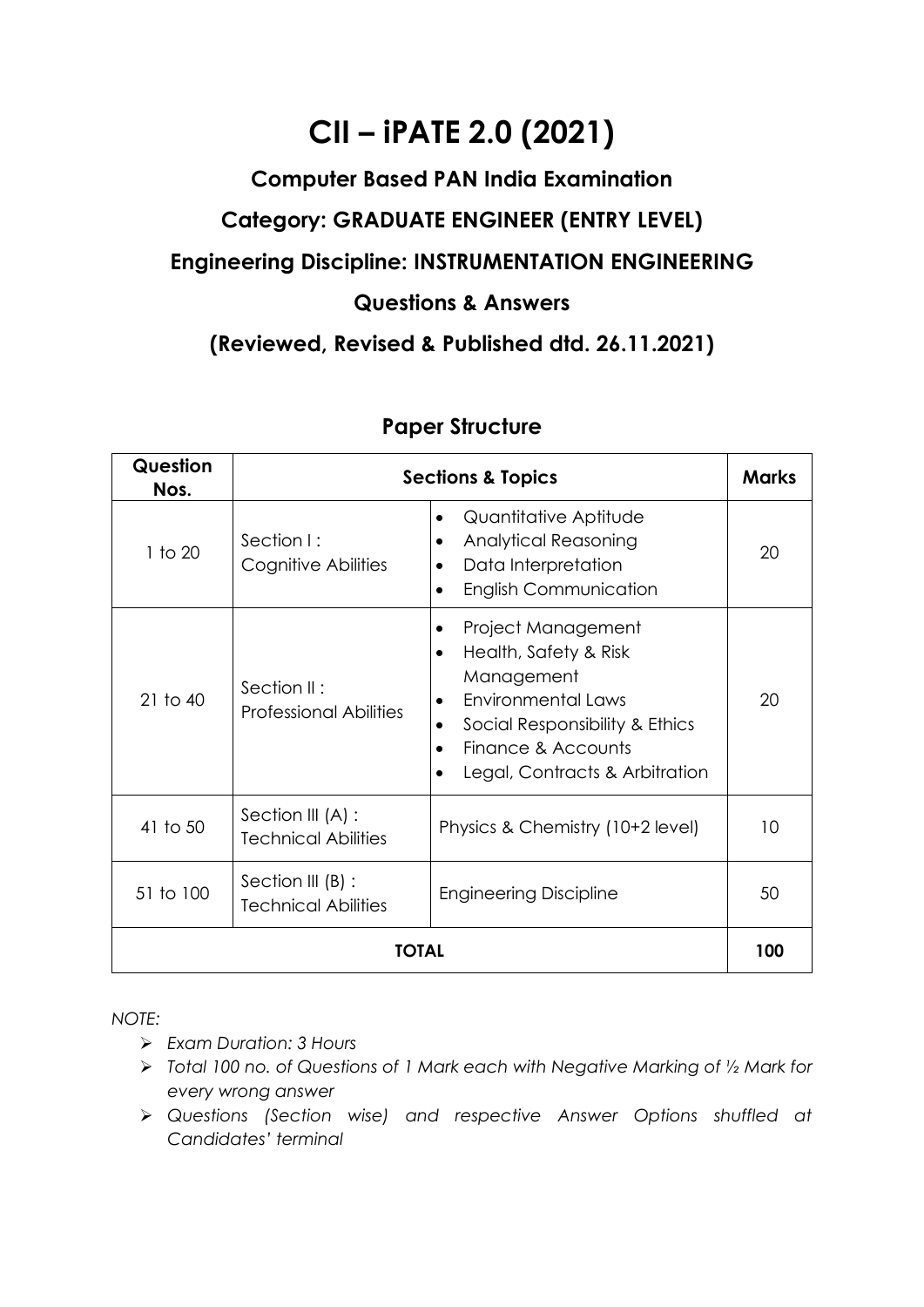| Question<br>No. 1 | Discriminant of a second-degree polynomial with integer coefficients cannot be: |    |    |     |
|-------------------|---------------------------------------------------------------------------------|----|----|-----|
| Answer            | A                                                                               | B) | ◡  | D   |
| Options           | 43                                                                              | 33 | 68 | -25 |
| Right             | Α                                                                               |    |    |     |
| Answer            |                                                                                 |    |    |     |

| Question<br>No. 2 | How many subsets A of $\{1, 2, 3, 4, 5, 6, 7, 8, 9,$ and $10\}$ have the property that no two<br>elements of A sum to 11? |     |     |     |
|-------------------|---------------------------------------------------------------------------------------------------------------------------|-----|-----|-----|
| Answer            | A                                                                                                                         | B)  |     |     |
| Options           | 1024                                                                                                                      | 512 | 343 | 243 |
| Right             | ◡                                                                                                                         |     |     |     |
| Answer            |                                                                                                                           |     |     |     |

| Question | Viru and Aarti started a car journey from Chandigarh to Delhi, which are 288 km apart. Viru |                                                                                         |            |           |
|----------|---------------------------------------------------------------------------------------------|-----------------------------------------------------------------------------------------|------------|-----------|
| No. 3    | took 12 hours more than Aarti to complete the journey. Had Viru travelled at double his     |                                                                                         |            |           |
|          |                                                                                             | actual speed, he would have taken 4 hours less than Aarti to complete the journey. Find |            |           |
|          | the respective speeds (in km/hr) at which Viru and Aarti travelled.                         |                                                                                         |            |           |
| Answer   | $\mathsf{A}$                                                                                | B)                                                                                      |            | D         |
| Options  | 14.4 and 9                                                                                  | 14.5 and 28.5                                                                           | 9 and 14.4 | 15 and 20 |
| Right    | С                                                                                           |                                                                                         |            |           |
| Answer   |                                                                                             |                                                                                         |            |           |

| Question<br>No. 4 | The height of a trapezoid whose diagonals are mutually perpendicular is equal to 4. Find<br>the area of the trapezoid if it is known that the length of one of its diagonals is equal to 5. |                    |                   |               |
|-------------------|---------------------------------------------------------------------------------------------------------------------------------------------------------------------------------------------|--------------------|-------------------|---------------|
| Answer            | A                                                                                                                                                                                           | B)                 | ◡                 | D)            |
| Options           | 50/3 square units                                                                                                                                                                           | 100/3 square units | 16/6 square units | None of these |
| Right             | А                                                                                                                                                                                           |                    |                   |               |
| Answer            |                                                                                                                                                                                             |                    |                   |               |

| Question | A polyhedron has faces that are all either triangles or squares. No two square-faces share |       |       |       |
|----------|--------------------------------------------------------------------------------------------|-------|-------|-------|
| No. 5    | an edge, and no two triangular-faces share an edge. What is the ratio of triangular-faces  |       |       |       |
|          | to the number of square-faces?                                                             |       |       |       |
| Answer   | $\mathsf{A}$                                                                               | B)    |       | D)    |
| Options  | 03:04                                                                                      | 04:03 | 01:02 | 04:05 |
| Right    | B                                                                                          |       |       |       |
| Answer   |                                                                                            |       |       |       |

| Question | Your mind likes reading and it actually has a number of important health affects you can't |                                                                                             |                  |    |  |
|----------|--------------------------------------------------------------------------------------------|---------------------------------------------------------------------------------------------|------------------|----|--|
| No. 6    |                                                                                            | get in any other way. Reading gives you a unique "pause button" for comprehension.          |                  |    |  |
|          |                                                                                            | Typically, when you read, you have more time to think. When you watch a film or listen to a |                  |    |  |
|          |                                                                                            | tape, you don't press that pause button. Reading requires a great deal of concentration,    |                  |    |  |
|          | which calls your intelligence to action.                                                   |                                                                                             |                  |    |  |
|          | The author of this passage would agree that:                                               |                                                                                             |                  |    |  |
| Answer   | $\mathsf{A}$                                                                               | B)                                                                                          | C)               | D) |  |
| Options  | Reading is a good                                                                          | Watching a movie                                                                            |                  |    |  |
|          | way to relax, since it                                                                     | has the same effect                                                                         |                  |    |  |
|          | doesn't require that                                                                       | on the intelligence                                                                         | Reading develops |    |  |
|          | your intelligence.<br>much thinking.<br>as reading.<br>Both A and C                        |                                                                                             |                  |    |  |
| Right    | C                                                                                          |                                                                                             |                  |    |  |
| Answer   |                                                                                            |                                                                                             |                  |    |  |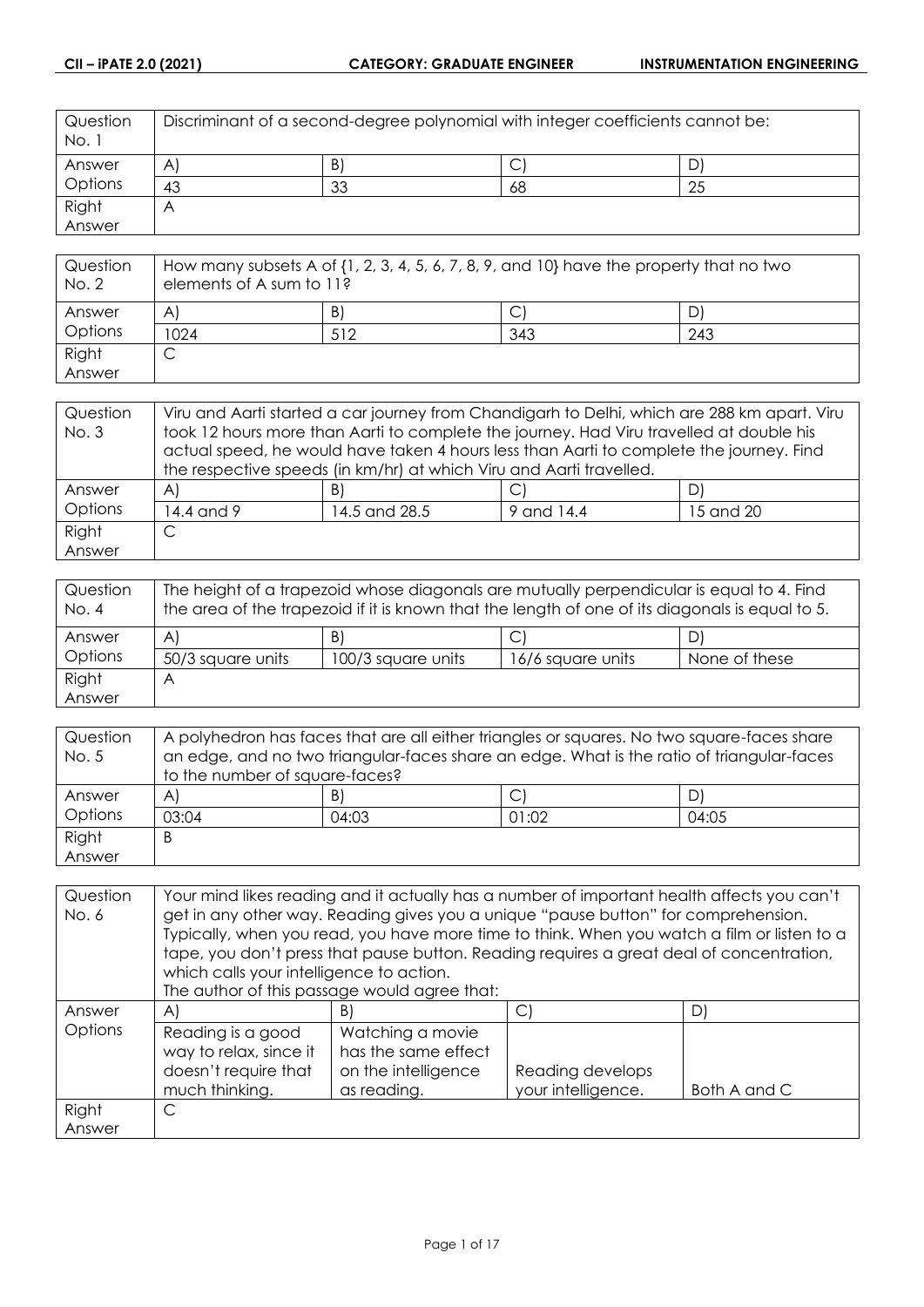| Question | Read the following information carefully and answer the question given below.           |    |                                                                                             |    |
|----------|-----------------------------------------------------------------------------------------|----|---------------------------------------------------------------------------------------------|----|
| No. 7    |                                                                                         |    | P stands 5m west of R. T stands 5m south of Q.T stands 6m east of U. V stands 2m west of Q. |    |
|          | A stands 2m south of U. V stands 3m north of R. If G stands 7m east of P, then in which |    |                                                                                             |    |
|          | direction does G stands with respect to T?                                              |    |                                                                                             |    |
| Answer   | $\forall$                                                                               | B) |                                                                                             | DI |
| Options  | West<br>South<br>North<br>East                                                          |    |                                                                                             |    |
| Right    | D                                                                                       |    |                                                                                             |    |
| Answer   |                                                                                         |    |                                                                                             |    |

| Question | The French Revolution began in 1789 and ended in the late 1790s with the ascent of                                                                                         |                                                                                         |                                                                            |                                                 |
|----------|----------------------------------------------------------------------------------------------------------------------------------------------------------------------------|-----------------------------------------------------------------------------------------|----------------------------------------------------------------------------|-------------------------------------------------|
| No. 8    | Napoleon Bonaparte. During this period, French citizens razed and redesigned their<br>country's political landscape, uprooting centuries-old institutions such as absolute |                                                                                         |                                                                            |                                                 |
|          |                                                                                                                                                                            | monarchy and the feudal system. Like the American Revolution before it, the French      |                                                                            |                                                 |
|          |                                                                                                                                                                            | Revolution was influenced by Enlightenment ideals, particularly the concepts of popular |                                                                            |                                                 |
|          | sovereignty and inalienable rights.                                                                                                                                        |                                                                                         |                                                                            |                                                 |
|          |                                                                                                                                                                            | From this passage it can be concluded that:                                             |                                                                            |                                                 |
| Answer   | $\mathsf{A}$                                                                                                                                                               | B)                                                                                      | C                                                                          | D                                               |
| Options  | The French<br>revolution began<br>before the Russian<br>Revolution.                                                                                                        | In the French<br>Revolution their<br>monarch was killed.                                | The American<br>Revolution<br>happened before<br>the French<br>Revolution. | Napoleon initiated<br>the French<br>Revolution. |
| Right    | C                                                                                                                                                                          |                                                                                         |                                                                            |                                                 |
| Answer   |                                                                                                                                                                            |                                                                                         |                                                                            |                                                 |

| Question | A, B, C, D and E are sitting on a bench. A is sitting next to B, C is sitting next to D, D is not |                 |                 |                 |
|----------|---------------------------------------------------------------------------------------------------|-----------------|-----------------|-----------------|
| No. 9    | sitting with E who is on the left end of the bench. C is on the second position from the right.   |                 |                 |                 |
|          | A is to the right of B and E. A and C are sitting together. In which position A is sitting?       |                 |                 |                 |
| Answer   | $\forall$                                                                                         | B)              | ◡               | D)              |
| Options  | Between B and C                                                                                   | Between E and D | Between B and D | Between C and E |
| Right    | A                                                                                                 |                 |                 |                 |
| Answer   |                                                                                                   |                 |                 |                 |

| Question<br>No. 10 | A, P, R, X, S and Z are sitting in a row. S and Z are in the centre. A and P are at the ends. R is<br>sitting to the left of A. Who is to the right of P? |    |  |   |
|--------------------|-----------------------------------------------------------------------------------------------------------------------------------------------------------|----|--|---|
| Answer             | A                                                                                                                                                         | B) |  | D |
| Options            |                                                                                                                                                           |    |  |   |
| Right              | $\forall$                                                                                                                                                 |    |  |   |
| Answer             |                                                                                                                                                           |    |  |   |

| Question<br>No. 11 | In the following question choose the word which is the exact OPPOSITE of the given word.<br><b>STRINGENT</b> |          |         |         |
|--------------------|--------------------------------------------------------------------------------------------------------------|----------|---------|---------|
| Answer             | A                                                                                                            | B)       |         |         |
| Options            | Magnanimous                                                                                                  | Vehement | General | Lenient |
| Right              |                                                                                                              |          |         |         |
| Answer             |                                                                                                              |          |         |         |

| Question<br>No. 12 | Some proverbs/idioms are given below together with their meanings. Choose the correct<br>meaning of proverb/idiom.<br>To catch a tartar |                                |                       |                                                          |
|--------------------|-----------------------------------------------------------------------------------------------------------------------------------------|--------------------------------|-----------------------|----------------------------------------------------------|
| Answer             | A                                                                                                                                       | B)                             | ◡                     |                                                          |
| Options            | To trap wanted<br>criminal with great<br>difficulty                                                                                     | To catch a<br>dangerous person | To meet with disaster | To deal with a person<br>who is more than<br>one's match |
| Right              | D                                                                                                                                       |                                |                       |                                                          |
| Answer             |                                                                                                                                         |                                |                       |                                                          |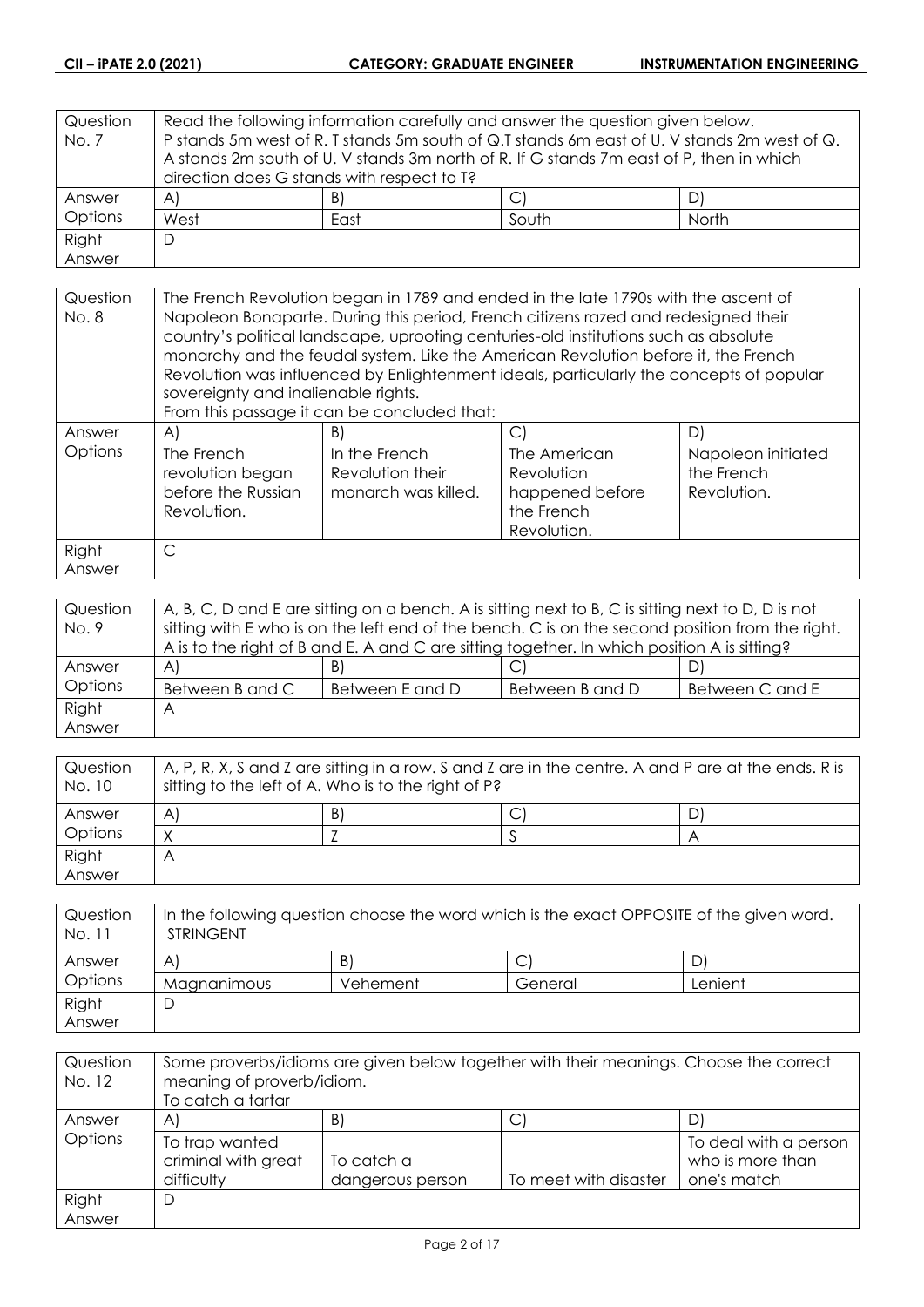| Question | Which of the phrases A), B), C) and D) given below each sentence should replace the |              |                                                                                           |              |
|----------|-------------------------------------------------------------------------------------|--------------|-------------------------------------------------------------------------------------------|--------------|
| No. 13   |                                                                                     |              | word/phrase printed in bold in the sentence to make it grammatically correct? If the      |              |
|          |                                                                                     |              | sentence is correct as it is given and no correction is required, mark (E) as the answer. |              |
|          |                                                                                     |              | Since the girl did not want to be disturbed while studying, she left the phone off hooks. |              |
| Answer   | A)                                                                                  | B)           |                                                                                           | D)           |
| Options  | of hook                                                                             | for the hook | off hooking                                                                               | off the hook |
| Right    | D                                                                                   |              |                                                                                           |              |
| Answer   |                                                                                     |              |                                                                                           |              |

| Question<br>No. 14 | In the following question choose the word which is the exact OPPOSITE of the given word.<br><b>FICKLE</b> |         |           |        |
|--------------------|-----------------------------------------------------------------------------------------------------------|---------|-----------|--------|
| Answer             | A                                                                                                         | B)      |           | D.     |
| Options            | Courageous                                                                                                | Sincere | Steadfast | Humble |
| Right              |                                                                                                           |         |           |        |
| Answer             |                                                                                                           |         |           |        |

| Question<br>No. 15 | In question below, the passage consists of six sentences. The first and sixth sentence are<br>given in the correct places. The middle four sentences in each have been removed and<br>jumbled up. These are labelled as P, Q, R and S. Find out the proper order for the four<br>sentences. |      |                                                                                                 |             |  |
|--------------------|---------------------------------------------------------------------------------------------------------------------------------------------------------------------------------------------------------------------------------------------------------------------------------------------|------|-------------------------------------------------------------------------------------------------|-------------|--|
|                    | <b>S1:</b> In the middle of one side of the square sits the Chairman of the committee, the most<br>important person in the room.                                                                                                                                                            |      |                                                                                                 |             |  |
|                    | <b>P:</b> For a committee is not just a mere collection of individuals.                                                                                                                                                                                                                     |      |                                                                                                 |             |  |
|                    |                                                                                                                                                                                                                                                                                             |      | <b>Q</b> : On him rests much of the responsibility for the success or failure of the committee. |             |  |
|                    | <b>R:</b> While this is happening, we have an opportunity to get the 'feel' of this committee.                                                                                                                                                                                              |      |                                                                                                 |             |  |
|                    |                                                                                                                                                                                                                                                                                             |      | S: As the meeting opens, he runs briskly through a number of formalities.                       |             |  |
|                    | <b>S6:</b> From the moment its members meet, it begins to have a sort nebulous life of its own.                                                                                                                                                                                             |      |                                                                                                 |             |  |
|                    | The Proper sequence should be:                                                                                                                                                                                                                                                              |      |                                                                                                 |             |  |
| Answer             | A)                                                                                                                                                                                                                                                                                          | B)   | $\mathcal{C}$                                                                                   | D)          |  |
| Options            | <b>RSQP</b>                                                                                                                                                                                                                                                                                 | QSRP | SQPR                                                                                            | <b>PQRS</b> |  |
| Right              | <sub>B</sub>                                                                                                                                                                                                                                                                                |      |                                                                                                 |             |  |
| Answer             |                                                                                                                                                                                                                                                                                             |      |                                                                                                 |             |  |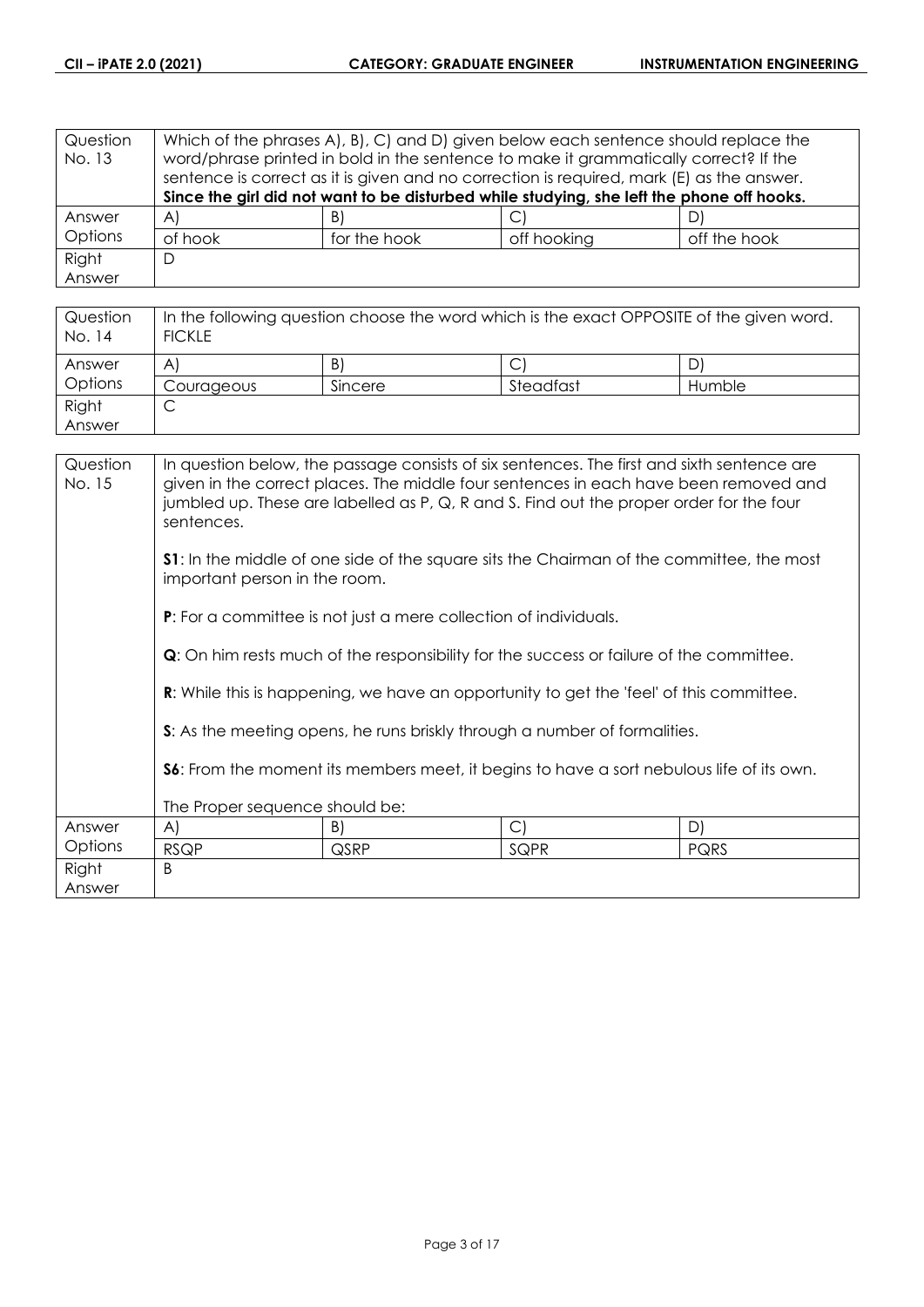#### **Question Question nos. 16 to 20:** No. 16 Following bar chart represents the number of people in 6 different villages (A, B, C, D, E and F) and the tabular column depicts the ratio of literate to illiterate people and percentage of male living in those villages. Number of people living in six villages 3500 3000 2500 2000 1500  $1000$ 50 Villages | Literate : Illiterate | % of male Ť  $\frac{1}{13}$  $\overline{11}$ If 40% of the female from village B is literate, then what is the percentage of male, who is illiterate from village B? Answer A)  $|B|$   $|C|$   $|D|$ **Options** 38% 35% 37% cannot be determined Right C Answer

| Question<br>No. 17 | What is the percentage of literate people in all the six villages together? |     |     |                         |
|--------------------|-----------------------------------------------------------------------------|-----|-----|-------------------------|
| Answer             | A                                                                           | B)  | С   |                         |
| Options            | 55%                                                                         | 53% | 51% | cannot be<br>determined |
| Right<br>Answer    | B                                                                           |     |     |                         |

| Question<br>No. 18 | What is the ratio between numbers of illiterate people from villages B, C & D to number of<br>females from villages A, E & F? |         |         |         |
|--------------------|-------------------------------------------------------------------------------------------------------------------------------|---------|---------|---------|
| Answer             | $\mathsf{A}$                                                                                                                  | B)      |         | D,      |
| Options            | 320:527                                                                                                                       | 527:330 | 330:527 | 527:320 |
| Right              |                                                                                                                               |         |         |         |
| Answer             |                                                                                                                               |         |         |         |

| Question<br>No. 19 | If 3% of female from village D & 5% of female from village E are literate then what is the<br>total number of literate males from D & F together? |     |      |                         |
|--------------------|---------------------------------------------------------------------------------------------------------------------------------------------------|-----|------|-------------------------|
| Answer             | A                                                                                                                                                 | B)  |      | D,                      |
| Options            | 1823                                                                                                                                              | 723 | 1623 | cannot be<br>determined |
| Right<br>Answer    | D                                                                                                                                                 |     |      |                         |

| Question<br>No. 20 | The number of females from villages A & C is how much percentage more or less than<br>number of females from villages D & F? |        |        |        |
|--------------------|------------------------------------------------------------------------------------------------------------------------------|--------|--------|--------|
| Answer             | A                                                                                                                            | B.     |        |        |
| Options            | 25.72%                                                                                                                       | 25.76% | 24.76% | 24.72% |
| Right              | ◡                                                                                                                            |        |        |        |
| Answer             |                                                                                                                              |        |        |        |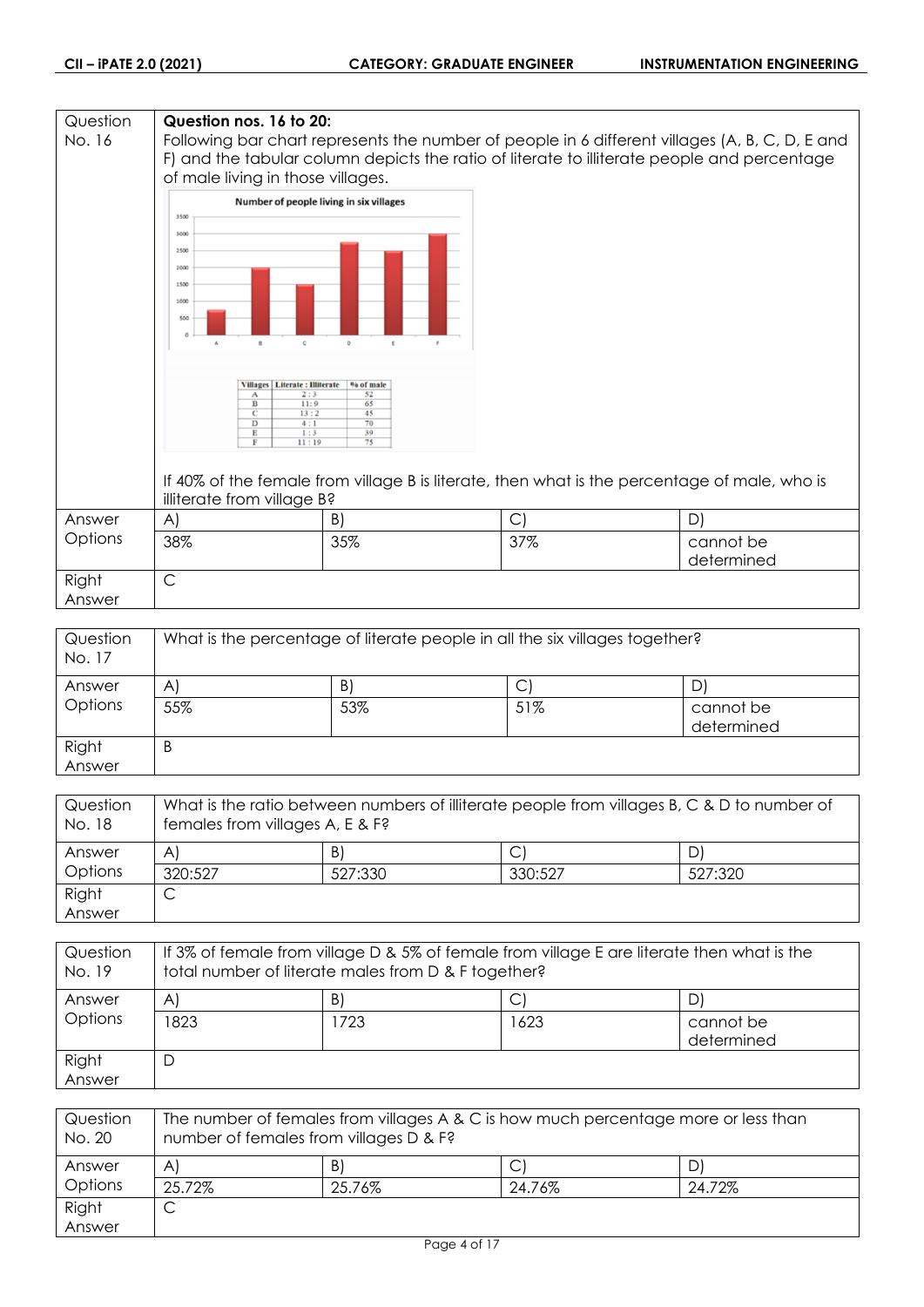| Question<br>No. 21 | A project plan results in a project schedule seems to be too long. If the project network<br>diagram cannot change but extra personnel resources is available, what is the best thing<br>to do? |                     |                   |                  |
|--------------------|-------------------------------------------------------------------------------------------------------------------------------------------------------------------------------------------------|---------------------|-------------------|------------------|
| Answer             | $\mathsf{A}$                                                                                                                                                                                    | B)                  | С                 |                  |
| Options            | Fast track the<br>project                                                                                                                                                                       | Level the resources | Crash the project | Any other option |
| Right              | С                                                                                                                                                                                               |                     |                   |                  |
| Answer             |                                                                                                                                                                                                 |                     |                   |                  |

| Question<br>No. 22 | Which of the following is not Project Management's goal |                                                                    |                                                                       |                                           |
|--------------------|---------------------------------------------------------|--------------------------------------------------------------------|-----------------------------------------------------------------------|-------------------------------------------|
| Answer             | A                                                       | B)                                                                 | C                                                                     | D                                         |
| Options            | Keeping overall cost<br>within the budget               | Delivering the<br>project/goods to the<br>client at agreed<br>time | Maintaining a<br>satisfactory and well-<br>functioning<br>development | Avoiding<br>customer/client<br>complaints |
| Right<br>Answer    | D                                                       |                                                                    |                                                                       |                                           |

| Question<br>No. 23 | You have recently been named as Project Manager of a new project under a Contract.<br>The Project Management Unit (PMU) gave you the contract signed by the Customer and a<br>Statement of Work and asked you to go on with initiation. Which document should you<br>develop next? |                    |                        |                 |
|--------------------|------------------------------------------------------------------------------------------------------------------------------------------------------------------------------------------------------------------------------------------------------------------------------------|--------------------|------------------------|-----------------|
| Answer             | A                                                                                                                                                                                                                                                                                  | B)                 |                        |                 |
| Options            | Project Manager<br>Plan                                                                                                                                                                                                                                                            | Milestone Schedule | <b>Project Charter</b> | Scope Statement |
| Right              |                                                                                                                                                                                                                                                                                    |                    |                        |                 |
| Answer             |                                                                                                                                                                                                                                                                                    |                    |                        |                 |

| Question<br>No. 24 | The analysis tool for a quality problem that involves selecting the problem, identifying major<br>categories of potential causes and associating likely specific causes is |                  |                 |            |
|--------------------|----------------------------------------------------------------------------------------------------------------------------------------------------------------------------|------------------|-----------------|------------|
| Answer             | $\mathsf{A}$                                                                                                                                                               | B)               |                 |            |
| Options            | Pareto chart                                                                                                                                                               | Fishbone diagram | Scatter diagram | Check list |
| Right              | B                                                                                                                                                                          |                  |                 |            |
| Answer             |                                                                                                                                                                            |                  |                 |            |

| Question<br>No. 25 | The Occupational Safety & Health Administration requires employers to have Hearing<br>Conservation Plans if the average 8-hour noise exposure is more than |        |        |       |
|--------------------|------------------------------------------------------------------------------------------------------------------------------------------------------------|--------|--------|-------|
| Answer             | A                                                                                                                                                          | B)     |        |       |
| Options            | 1000 dB                                                                                                                                                    | 500 dB | 105 dB | 85 dB |
| Right              |                                                                                                                                                            |        |        |       |
| Answer             |                                                                                                                                                            |        |        |       |

| Question<br>No. 26 | Ammonia becomes an immediate danger to your life and health when it is present at the<br>following level or greater |        |         |          |
|--------------------|---------------------------------------------------------------------------------------------------------------------|--------|---------|----------|
| Answer             | A                                                                                                                   | B      |         |          |
| Options            | 10 ppm                                                                                                              | 30 ppm | 300 ppm | 1000 ppm |
| Right              |                                                                                                                     |        |         |          |
| Answer             |                                                                                                                     |        |         |          |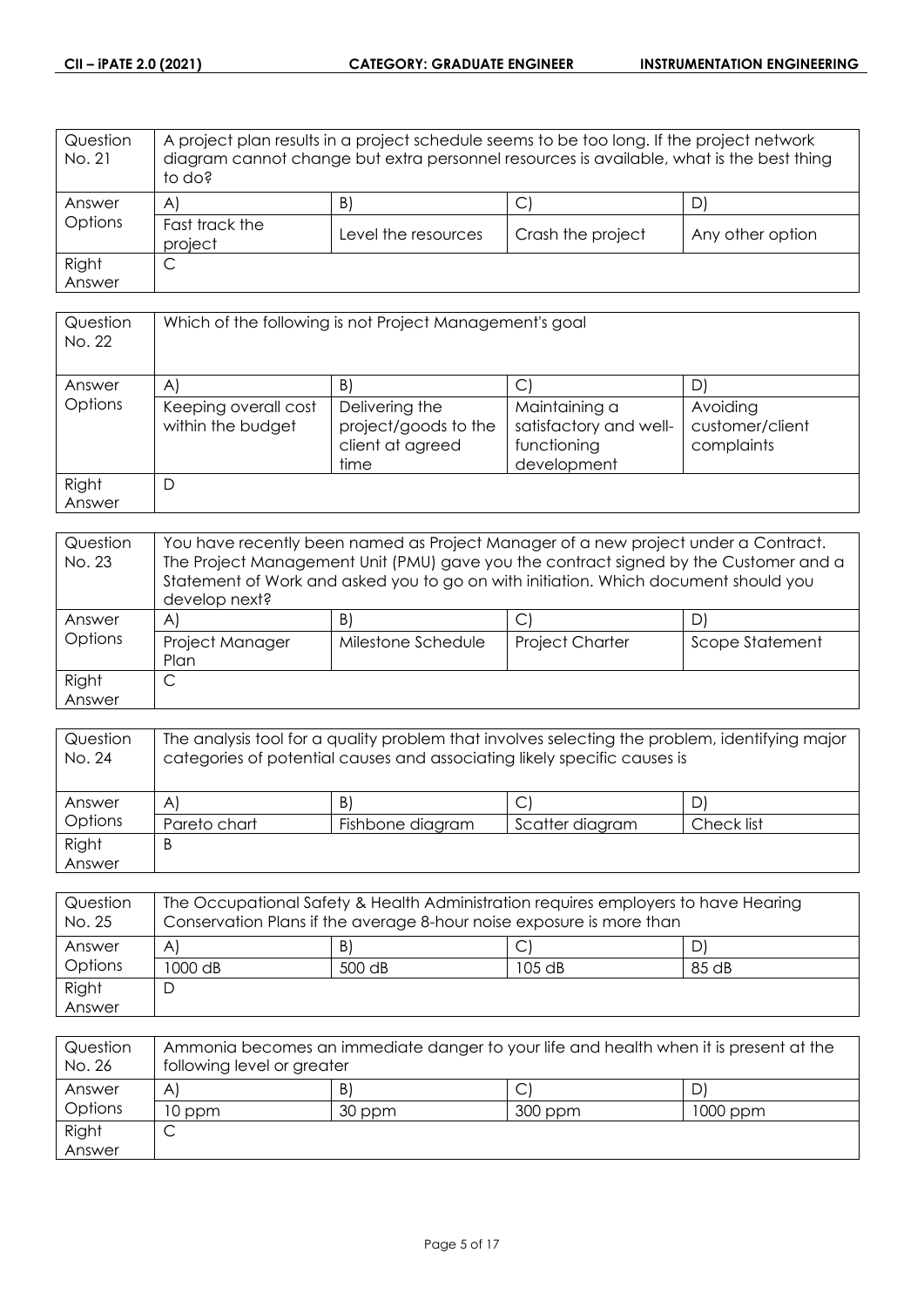| Question<br>No. 27 | Exposure to high levels of noise can lead to which of the following: |                              |                 |                  |
|--------------------|----------------------------------------------------------------------|------------------------------|-----------------|------------------|
| Answer             | $\mathsf{A}$                                                         | $\vert B \vert$              | ◡               |                  |
| <b>Options</b>     | High blood pressure                                                  | Gastrointestinal<br>problems | Chronic fatigue | All of the above |
| Right              | D                                                                    |                              |                 |                  |
| Answer             |                                                                      |                              |                 |                  |

| Question<br>No. 28 | Which type of fire extinguishing system is most commonly used to protect areas containing<br>valuable equipment such as data processing rooms, telecommunications switches, and<br>process control rooms? |                                         |                               |                                              |
|--------------------|-----------------------------------------------------------------------------------------------------------------------------------------------------------------------------------------------------------|-----------------------------------------|-------------------------------|----------------------------------------------|
| Answer<br>Options  | A<br>Fixed extinguishing<br>systems                                                                                                                                                                       | B)<br>Portable<br>extinguishing systems | Hose extinguishing<br>systems | It's up to the<br>discretion the<br>employer |
| Right<br>Answer    | $\forall$                                                                                                                                                                                                 |                                         |                               |                                              |

| Question<br>No. 29 | If you need to wear glasses with your eye or face protection, which of the following options<br>is acceptable                                           |                                                              |                                                                                              |                  |
|--------------------|---------------------------------------------------------------------------------------------------------------------------------------------------------|--------------------------------------------------------------|----------------------------------------------------------------------------------------------|------------------|
| Answer             | $\mathsf{A}$                                                                                                                                            | B)                                                           | С                                                                                            | D                |
| Options            | Wearing prescription<br>spectacles with side<br>shields and<br>protective lenses<br>that meet safety<br>requirements and<br>also correct your<br>vision | Wearing goggles<br>that fit comfortably<br>over your glasses | Wearing goggles<br>that have corrective<br>lenses mounted<br>behind the<br>protective lenses | All of the above |
| Right<br>Answer    | D                                                                                                                                                       |                                                              |                                                                                              |                  |

| Question | Under which Section of Environment Pollution Act, the CPCB can issue the directions |            |            |           |
|----------|-------------------------------------------------------------------------------------|------------|------------|-----------|
| No. 30   | directly to industries                                                              |            |            |           |
| Answer   | A                                                                                   | B)         |            | DI        |
| Options  | Section 16                                                                          | Section 18 | Section 11 | Section 5 |
| Right    | C                                                                                   |            |            |           |
| Answer   |                                                                                     |            |            |           |

| Question<br>No. 31 | Which of these divisions of Pollution Control Implementation deals with Air Polluting<br>Industries |            |             |           |
|--------------------|-----------------------------------------------------------------------------------------------------|------------|-------------|-----------|
| Answer             | A                                                                                                   | B)         | C           |           |
| Options            | $PCI -$                                                                                             | $PCI - II$ | $PCI - III$ | SSI & Law |
| Right              | B                                                                                                   |            |             |           |
| Answer             |                                                                                                     |            |             |           |

| Question<br>No. 32 | The Kyoto Protocol is an international treaty which extends the United Nations<br>Framework Convention on Climate Change (UNFCCC). In which year the convention<br>held? |      |      |      |
|--------------------|--------------------------------------------------------------------------------------------------------------------------------------------------------------------------|------|------|------|
| Answer             | $\mathsf{A}^{\mathsf{c}}$                                                                                                                                                | B)   |      |      |
| Options            | 1987                                                                                                                                                                     | 1995 | 1992 | 1997 |
| Right              | C                                                                                                                                                                        |      |      |      |
| Answer             |                                                                                                                                                                          |      |      |      |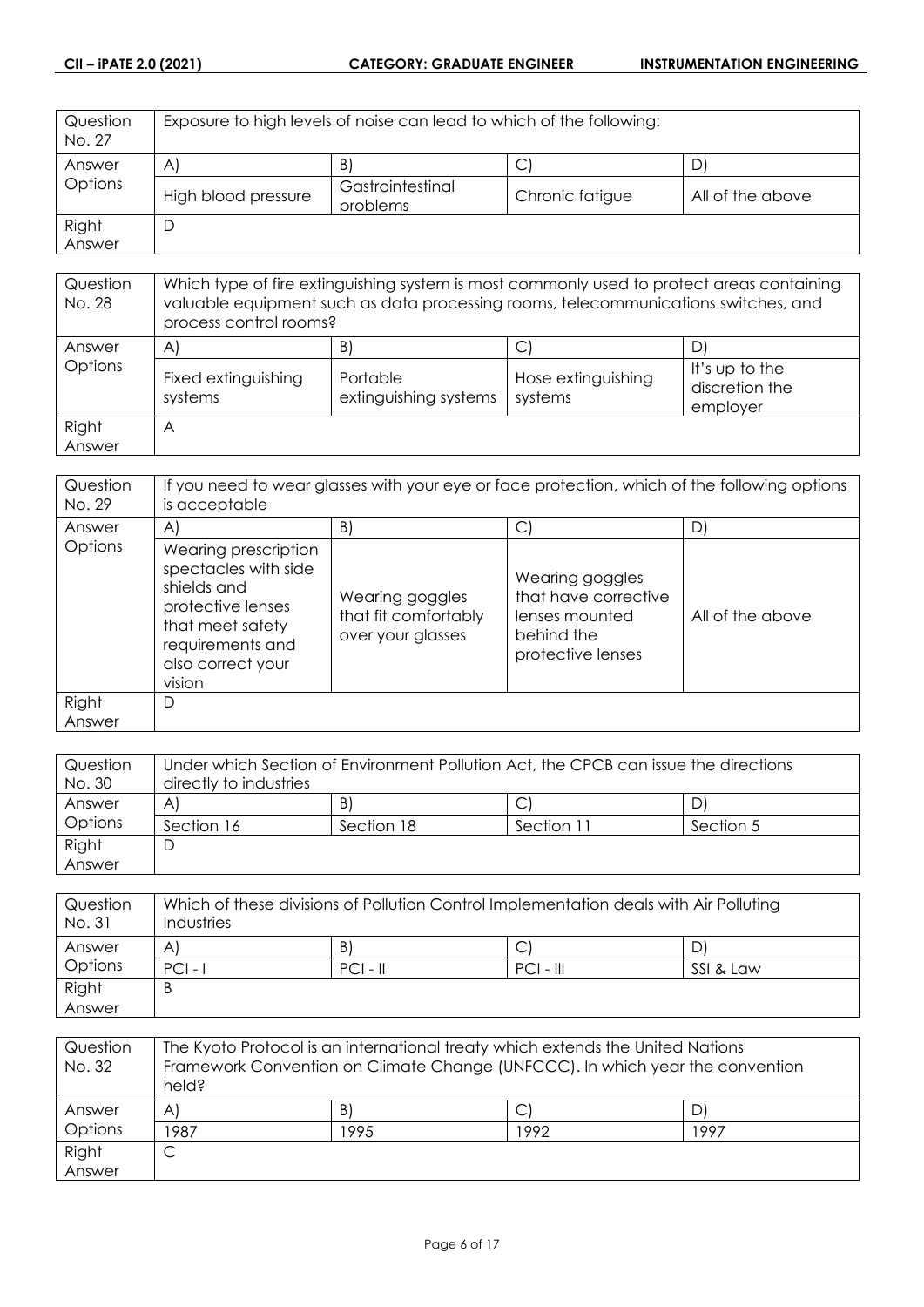| Question<br>No. 33 |                                                                             | What is the harm from manipulation of Earth's Ozone layer? |                                                                               |                                                                     |
|--------------------|-----------------------------------------------------------------------------|------------------------------------------------------------|-------------------------------------------------------------------------------|---------------------------------------------------------------------|
| Answer             | $\mathsf{A}$                                                                | B)                                                         |                                                                               |                                                                     |
| Options            | The average<br>temperature of<br>Earth's surface will<br>increase gradually | The Oxygen content<br>of the atmosphere<br>will decrease   | Increased amount of<br>Ultraviolet radiation<br>will reach earth's<br>surface | Sea level will rise as<br>the polar ice caps<br>will gradually melt |
| Right              | С                                                                           |                                                            |                                                                               |                                                                     |
| Answer             |                                                                             |                                                            |                                                                               |                                                                     |

| Question<br>No. 34 | Which of the following would not represent the cash outflows for the business? |                      |                     |                     |
|--------------------|--------------------------------------------------------------------------------|----------------------|---------------------|---------------------|
| Answer             | A                                                                              | B.                   | ◡                   |                     |
| Options            | Purchase of building                                                           | The sale of land for | Retirement of long- | The payment of cash |
|                    | for cash                                                                       | cash                 | term debt           | for dividends       |
| Right              | B                                                                              |                      |                     |                     |
| Answer             |                                                                                |                      |                     |                     |

| Question<br>No. 35 | Which one of the following tangible fixed assets would not normally be depreciated? |           |      |           |
|--------------------|-------------------------------------------------------------------------------------|-----------|------|-----------|
| Answer             | A                                                                                   | B         | ◡    | D'        |
| Options            | <b>Buildings</b>                                                                    | Machinery | Land | Equipment |
| Right              | ◡                                                                                   |           |      |           |
| Answer             |                                                                                     |           |      |           |

| Question | A Profit is earned if? |                |                     |                |
|----------|------------------------|----------------|---------------------|----------------|
| No. 36   |                        |                |                     |                |
| Answer   | A                      | $\mathsf{B}$   | С                   | D              |
| Options  | Assets exceed          | Income exceeds | Cash Inflow exceeds | Income exceeds |
|          | Expenditure            | Expenditure    | Cash Outflow        | Liabilities    |
| Right    | B                      |                |                     |                |
| Answer   |                        |                |                     |                |

| Question<br>No. 37 | Which of the following budgets is normally prepared first? |              |                                 |                           |
|--------------------|------------------------------------------------------------|--------------|---------------------------------|---------------------------|
| Answer             | A                                                          | B            |                                 |                           |
| Options            | Cash budget                                                | Sales budget | Merchandise<br>purchases budget | Selling expense<br>budget |
| Right<br>Answer    | B                                                          |              |                                 |                           |

| Question<br>No. 38 | What is the correct sequence in the formation of a contract? |                                                    |                                                    |                                                    |
|--------------------|--------------------------------------------------------------|----------------------------------------------------|----------------------------------------------------|----------------------------------------------------|
| Answer             | $\mathsf{A}$                                                 | B)                                                 |                                                    | D                                                  |
| Options            | Offer, acceptance,<br>agreement,<br>consideration.           | Agreement,<br>consideration, offer,<br>acceptance. | Offer, agreement,<br>consideration,<br>acceptance. | Offer, acceptance,<br>consideration,<br>agreement. |
| Right              | D                                                            |                                                    |                                                    |                                                    |
| Answer             |                                                              |                                                    |                                                    |                                                    |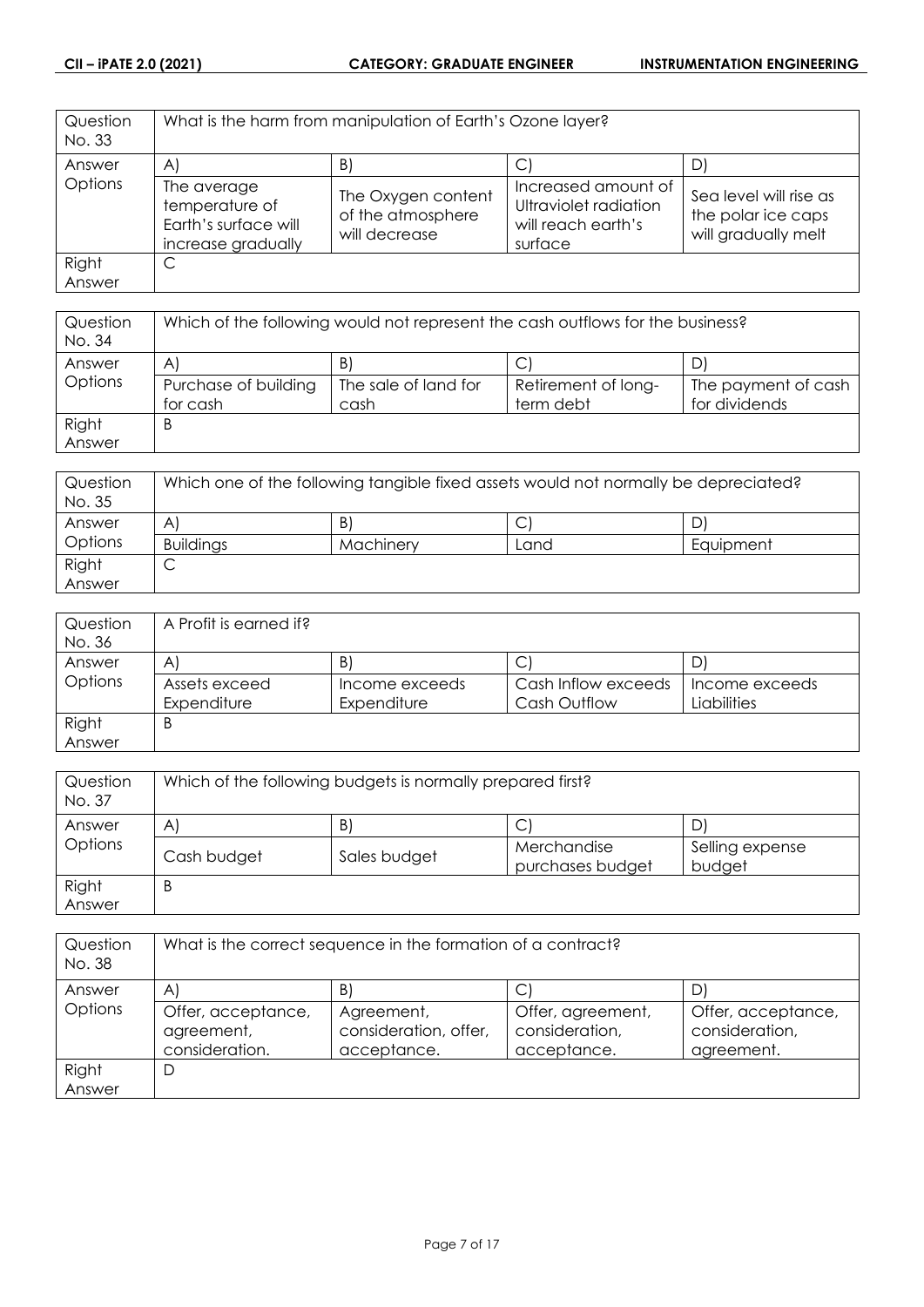| Question<br>No. 39 | Which of the following answers is most accurate description of arbitration?                        |                                                                                                                              |                                                                                      |                                                                                        |
|--------------------|----------------------------------------------------------------------------------------------------|------------------------------------------------------------------------------------------------------------------------------|--------------------------------------------------------------------------------------|----------------------------------------------------------------------------------------|
| Answer             | $\mathsf{A}$                                                                                       | B)                                                                                                                           | $\mathsf{C}$                                                                         | D)                                                                                     |
| Options            | An informal meeting<br>between the parties<br>involving a<br>discussion to sort out<br>the dispute | An adjucative<br>process where the<br>parties submit their<br>disputes for a<br>binding decision to<br>an impartial tribunal | A meeting between<br>the parties where an<br>impartial third party<br>gives decision | An impartial umpire<br>selected to decide<br>after hearing the<br>dispute from parties |
| Right<br>Answer    | B                                                                                                  |                                                                                                                              |                                                                                      |                                                                                        |

| Question<br>No. 40 | Which of the following answers is not type of alternative dispute resolution? |                   |              |           |
|--------------------|-------------------------------------------------------------------------------|-------------------|--------------|-----------|
| Answer             | $\mathsf{A}^{\prime}$                                                         | B)                | ◡            |           |
| Options            | Arbitration                                                                   | Court proceedings | Conciliation | Mediation |
| Right              | B                                                                             |                   |              |           |
| Answer             |                                                                               |                   |              |           |

| Question        | The equation of state for n moles of an ideal gas is PV =nRT, where R is the universal gas |                                  |                             |                   |
|-----------------|--------------------------------------------------------------------------------------------|----------------------------------|-----------------------------|-------------------|
| No. 41          | constant and all other quantities have their usual meanings. What are the dimensions of R? |                                  |                             |                   |
| Answer          | $\mathsf{A}$                                                                               | B)                               | $ML^{2}T-2$ K $-1$ mol $-1$ | D                 |
| Options         | M <sup>o</sup> LT-2 K-1 mol-1                                                              | $M^{0}L^{2}T^{-2}K^{-1}mol^{-1}$ |                             | ML-2T-2 K-1 mol-1 |
| Right<br>Answer |                                                                                            |                                  |                             |                   |

| Question<br>No. 42 | A cylindrical tube open at both ends has fundamental frequency n. If one of the ends is<br>closed, the fundamental frequency will become |    |    |   |
|--------------------|------------------------------------------------------------------------------------------------------------------------------------------|----|----|---|
| Answer             | A                                                                                                                                        | B) | ◡  | D |
| Options            | n/2                                                                                                                                      | 2n | 4n |   |
| Right              |                                                                                                                                          |    |    |   |
| Answer             |                                                                                                                                          |    |    |   |

| Question<br>No. 43 | The speed of sound in a gas is V and the root mean square speed of the gas molecules is<br>$V_{rms}$ . If the ratio of the specific heats of the gas is 1.5, then the ratio of V: $V_{rms}$ will be |              |       |      |
|--------------------|-----------------------------------------------------------------------------------------------------------------------------------------------------------------------------------------------------|--------------|-------|------|
| Answer             | A                                                                                                                                                                                                   | $\mathsf{B}$ |       |      |
| Options            | :2                                                                                                                                                                                                  | 1:3          | l :√2 | 1:√3 |
| Right              |                                                                                                                                                                                                     |              |       |      |
| Answer             |                                                                                                                                                                                                     |              |       |      |

| Question<br>No. 44 | Which of the following phenomena gives evidence of the molecular structure of the<br>matter? |                  |             |              |
|--------------------|----------------------------------------------------------------------------------------------|------------------|-------------|--------------|
| Answer             | Α                                                                                            | B)               | С           |              |
| Options            | Brownian motion                                                                              | <b>Diffusion</b> | Evaporation | All of these |
| Right              | ◡                                                                                            |                  |             |              |
| Answer             |                                                                                              |                  |             |              |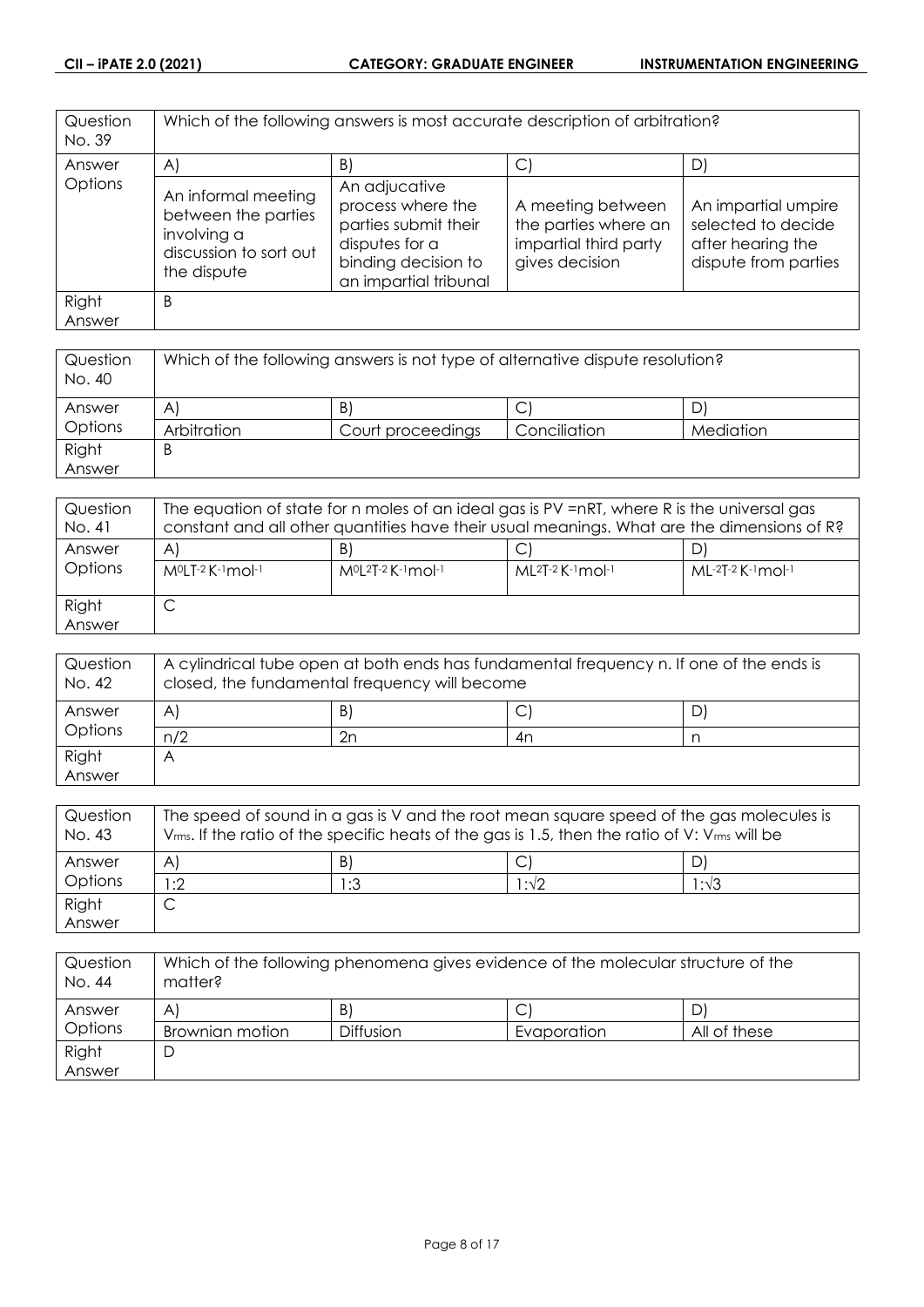| Question | Starting with the same initial conditions, an ideal gas expands from volume $V_1$ to $V_2$ in three |                                                                                                   |                   |                   |
|----------|-----------------------------------------------------------------------------------------------------|---------------------------------------------------------------------------------------------------|-------------------|-------------------|
| No. 45   |                                                                                                     | different ways. The work done by the gas is $W_1$ if the process is purely isobaric, $W_2$ if the |                   |                   |
|          |                                                                                                     | process is purely isochoric and W <sub>3</sub> if the process is purely adiabatic. Then           |                   |                   |
| Answer   | $\mathsf{A}$                                                                                        | B)                                                                                                |                   | DI                |
| Options  | $W_1 > W_2 > W_3$                                                                                   | $W_2 > W_1 > W_3$                                                                                 | $W_1 > W_3 > W_2$ | $W_3 > W_1 > W_2$ |
| Right    | C                                                                                                   |                                                                                                   |                   |                   |
| Answer   |                                                                                                     |                                                                                                   |                   |                   |

| Question<br>No. 46 | A vessel contains a mixture of 1 mole of oxygen and two moles of nitrogen at 300K. The<br>ratio of the rotational kinetic energy per $O_2$ molecule to that per $N_2$ molecule is |     |     |                                                             |
|--------------------|-----------------------------------------------------------------------------------------------------------------------------------------------------------------------------------|-----|-----|-------------------------------------------------------------|
| Answer             | A                                                                                                                                                                                 | B)  |     | D                                                           |
| Options            | 1:1                                                                                                                                                                               | 1:2 | 2:1 | Depends on the<br>moment of inertia of<br>the two molecules |
| Right<br>Answer    | Α                                                                                                                                                                                 |     |     |                                                             |

| Question | In a test experiment on a model aeroplane in a wind tunnel, the flow speeds on the lower                   |               |                          |                             |
|----------|------------------------------------------------------------------------------------------------------------|---------------|--------------------------|-----------------------------|
| No. 47   | and upper surfaces of the wing are v and $\sqrt{2}v$ respectively. If the density of air is $\rho$ and the |               |                          |                             |
|          | surface area of the wing is A, the dynamic life on the wing is given by                                    |               |                          |                             |
| Answer   | A                                                                                                          | B)            |                          |                             |
| Options  | $(p v^2 A)/\sqrt{2}$                                                                                       | $(p v^2 A)/2$ | $2\rho$ v <sup>2</sup> A | $\sqrt{2}$ o v $\sqrt{2}$ A |
| Right    | Β                                                                                                          |               |                          |                             |
| Answer   |                                                                                                            |               |                          |                             |

| Question<br>No. 48 | A boy whirls a stone in a horizontal circle 2m above the ground by means of a string 1.25m<br>long. The string breaks and the stone flies off horizontally, striking the ground 10m away.<br>What is the magnitude of the centripetal acceleration during circular motion? (Take |                     |                     |                     |
|--------------------|----------------------------------------------------------------------------------------------------------------------------------------------------------------------------------------------------------------------------------------------------------------------------------|---------------------|---------------------|---------------------|
|                    | $g=10m/s^2$                                                                                                                                                                                                                                                                      |                     |                     |                     |
| Answer             | $\mathsf{A}$                                                                                                                                                                                                                                                                     | $\vert B \vert$     | $\mathsf{C}^1$      | D                   |
| Options            | 400m/s <sup>2</sup>                                                                                                                                                                                                                                                              | 300m/s <sup>2</sup> | 200m/s <sup>2</sup> | 100m/s <sup>2</sup> |
| Right              | С                                                                                                                                                                                                                                                                                |                     |                     |                     |
| Answer             |                                                                                                                                                                                                                                                                                  |                     |                     |                     |

| Question<br>No. 49 | Radium (with Atomic no. = 87, Mass No. = 221) undergoes radioactive decay with a half-life<br>of 4 days. The probability that a Ra nucleus will disintegrate in 8 days is |     |    |  |
|--------------------|---------------------------------------------------------------------------------------------------------------------------------------------------------------------------|-----|----|--|
| Answer             | A                                                                                                                                                                         | B.  |    |  |
| Options            | /4                                                                                                                                                                        | 3/4 | /2 |  |
| Right              | B                                                                                                                                                                         |     |    |  |
| Answer             |                                                                                                                                                                           |     |    |  |

| Question<br>No. 50 | A tunnel is dug along the diameter of the earth. An object is held in the tunnel at a<br>distance x from the centre of the earth. The magnitude of the gravitational force on the |         |  |       |
|--------------------|-----------------------------------------------------------------------------------------------------------------------------------------------------------------------------------|---------|--|-------|
|                    | object is proportional to                                                                                                                                                         |         |  |       |
| Answer             | $\mathsf{A}$                                                                                                                                                                      | B       |  |       |
| Options            | /х                                                                                                                                                                                | $1/x^2$ |  | $x^2$ |
| Right              |                                                                                                                                                                                   |         |  |       |
| Answer             |                                                                                                                                                                                   |         |  |       |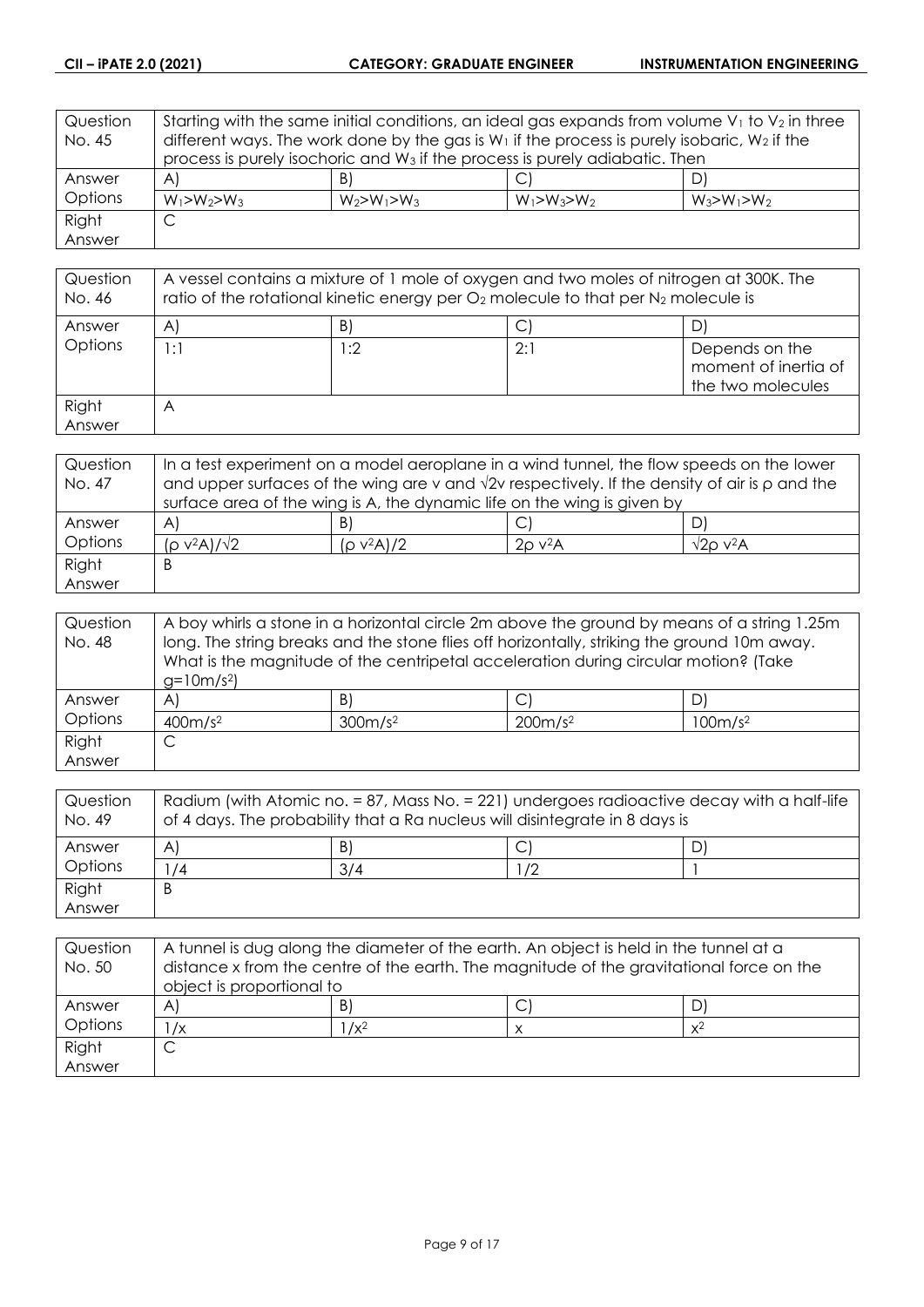| Question | The RMS value of the voltage $u(t) = 3 + 4cos(3t)$ is |     |   |                   |
|----------|-------------------------------------------------------|-----|---|-------------------|
| No. 51   |                                                       |     |   |                   |
| Answer   | $\forall$                                             | Β   | U | D                 |
| Options  | $\sqrt{17}$ V                                         | 5 V |   | $(3+2\sqrt{2})$ V |
| Right    | $\forall$                                             |     |   |                   |
| Answer   |                                                       |     |   |                   |

| Question<br>No. 52 | A passive 2-port network is in a steady-state. Compared to its input, the steady state output<br>can never offer |                 |               |                   |
|--------------------|------------------------------------------------------------------------------------------------------------------|-----------------|---------------|-------------------|
| Answer             | A                                                                                                                | B               | ٮ             | D                 |
| Options            | higher voltage                                                                                                   | lower impedance | greater power | better regulation |
| Right              | ◡                                                                                                                |                 |               |                   |
| Answer             |                                                                                                                  |                 |               |                   |

| Question<br>No. 53 | An inductive coil connected to a 200V, 50Hz AC supply with 10A current flowing through it<br>dissipates 1000W. Which of the following will have least value? |             |             |               |
|--------------------|--------------------------------------------------------------------------------------------------------------------------------------------------------------|-------------|-------------|---------------|
| Answer             | A                                                                                                                                                            | B'          |             |               |
| Options            | Resistance R                                                                                                                                                 | Reactance X | Impedance Z | None of these |
| Right              |                                                                                                                                                              |             |             |               |
| Answer             |                                                                                                                                                              |             |             |               |

| Question<br>No. 54 | What is the major factor for determining, whether a medium is free space, lossless<br>dielectric, lossy dielectric or good conductor |  |  |  |  |
|--------------------|--------------------------------------------------------------------------------------------------------------------------------------|--|--|--|--|
| Answer             | B)<br>A                                                                                                                              |  |  |  |  |
| Options            | Reflection<br>Constitutive<br>Attenuation<br>Loss tangent                                                                            |  |  |  |  |
|                    | coefficient<br>constant<br>parameters                                                                                                |  |  |  |  |
| Right              | ◡                                                                                                                                    |  |  |  |  |
| Answer             |                                                                                                                                      |  |  |  |  |

| Question<br>No. 55 | A parallel resonant circuit has a resistance of 2k ohm and half power frequencies of 80KHz<br>and 90KHz. The quality factor is |    |    |    |
|--------------------|--------------------------------------------------------------------------------------------------------------------------------|----|----|----|
| Answer             | B<br>Α                                                                                                                         |    |    |    |
| Options            | 8.5                                                                                                                            | 10 | 48 | 20 |
| Right              | Α                                                                                                                              |    |    |    |
| Answer             |                                                                                                                                |    |    |    |

| Question<br>No. 56 | A sine wave voltage is applied across a capacitor, when the frequency of the voltage is<br>increased, the current through capacitor |           |                  |                |
|--------------------|-------------------------------------------------------------------------------------------------------------------------------------|-----------|------------------|----------------|
| Answer             | A                                                                                                                                   | B         | С                |                |
| Options            | increases                                                                                                                           | decreases | remains the same | <b>IS Zero</b> |
| Right              | Α                                                                                                                                   |           |                  |                |
| Answer             |                                                                                                                                     |           |                  |                |

| Question<br>No. 57 | The diagonal elements of a nodal admittance matrix are strengthened by adding |                  |       |            |
|--------------------|-------------------------------------------------------------------------------|------------------|-------|------------|
| Answer             | A                                                                             | B                |       |            |
| Options            | shunt inductors                                                               | shunt capacitors | loads | generators |
| Right              | Α                                                                             |                  |       |            |
| Answer             |                                                                               |                  |       |            |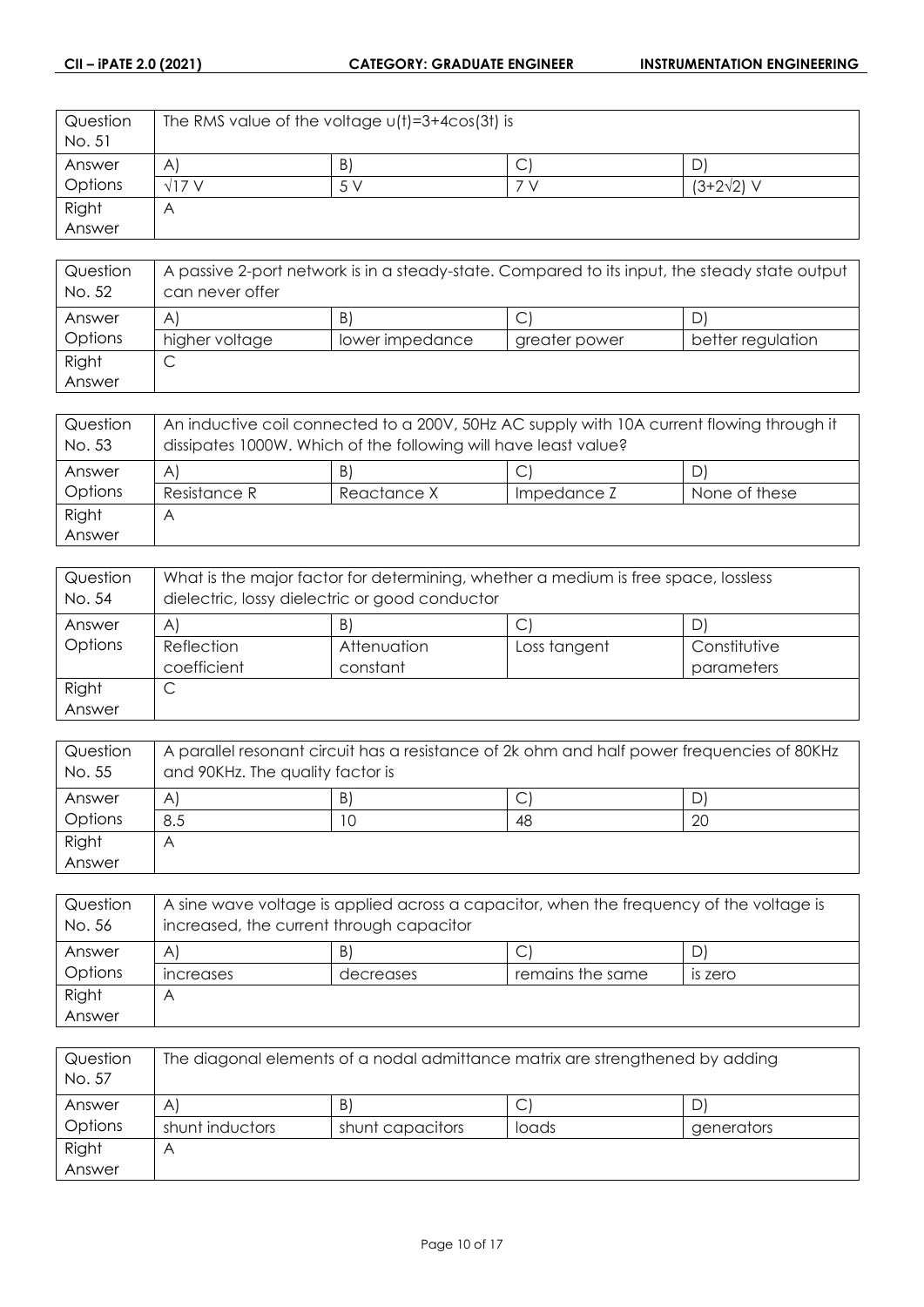| Question | An integration of any vector around closed path is always equal to the integration of the |                 |                          |                         |
|----------|-------------------------------------------------------------------------------------------|-----------------|--------------------------|-------------------------|
| No. 58   | curl of that vector throughout the surface enclosed by that path. The above statement is  |                 |                          |                         |
|          | known as                                                                                  |                 |                          |                         |
| Answer   | $\mathsf{A}$                                                                              | B)              |                          |                         |
| Options  | Ampere's law                                                                              | Stoke's theorem | <b>Biot-Savart's law</b> | Physical                |
|          |                                                                                           |                 |                          | interpretations of curl |
| Right    | B                                                                                         |                 |                          |                         |
| Answer   |                                                                                           |                 |                          |                         |

| Question<br>No. 59 | In a uniform electric field, field lines and equipotentials |                 |                 |                |
|--------------------|-------------------------------------------------------------|-----------------|-----------------|----------------|
| Answer             | B<br>Α                                                      |                 |                 |                |
| Options            | are parallel to one                                         | intersect at 45 | intersect at 30 | are orthogonal |
|                    | another                                                     | degree          | degree          |                |
| Right              |                                                             |                 |                 |                |
| Answer             |                                                             |                 |                 |                |

| Question<br>No. 60 | Inside a hollow conducting sphere |                                            |                                                                                            |                                                                             |
|--------------------|-----------------------------------|--------------------------------------------|--------------------------------------------------------------------------------------------|-----------------------------------------------------------------------------|
| Answer             | $\forall$                         | B)                                         |                                                                                            |                                                                             |
| Options            | electric field is zero            | electric field is a non-<br>zero consonant | electric field<br>changes with the<br>magnitude of the<br>charge given to the<br>conductor | electric field<br>changes with<br>distance from the<br>centre of the sphere |
| Right<br>Answer    | A                                 |                                            |                                                                                            |                                                                             |

| Question<br>No. 61 | Which one is a causal system?        |                            |                        |                                       |
|--------------------|--------------------------------------|----------------------------|------------------------|---------------------------------------|
| Answer<br>Options  | $\mathsf{A}$<br>$y(n)=3x(n)-2x(n-1)$ | B)<br>$y(n)=3x(n)+2x(n+1)$ | $y(n)=3x(n+1)+2x(n-1)$ | D<br>y(n)=3x(n+1)+2x(n-<br>$'$ )+x(n) |
| Right<br>Answer    | Α                                    |                            |                        |                                       |

| Question<br>No. 62 | Which one is most appropriate dynamic system out of the following |                    |             |                            |
|--------------------|-------------------------------------------------------------------|--------------------|-------------|----------------------------|
| Answer<br>Options  | A<br>$y(n)=y(n-1)+y(n+1)$                                         | B<br>$y(n)=y(n-1)$ | $y(n)=y(n)$ | D<br>$y(n)+y(n+1)+y(n+3)=$ |
| Right<br>Answer    | Α                                                                 |                    |             |                            |

| Question<br>No. 63 | A LTI system is completely characterized by its |                       |                    |                  |
|--------------------|-------------------------------------------------|-----------------------|--------------------|------------------|
| Answer             | $\forall$                                       | B                     | ◡                  |                  |
| Options            | unit impulse                                    | time shifted impulses | unit step response | response to any  |
|                    | response                                        |                       |                    | signal (bounded) |
| Right              | Α                                               |                       |                    |                  |
| Answer             |                                                 |                       |                    |                  |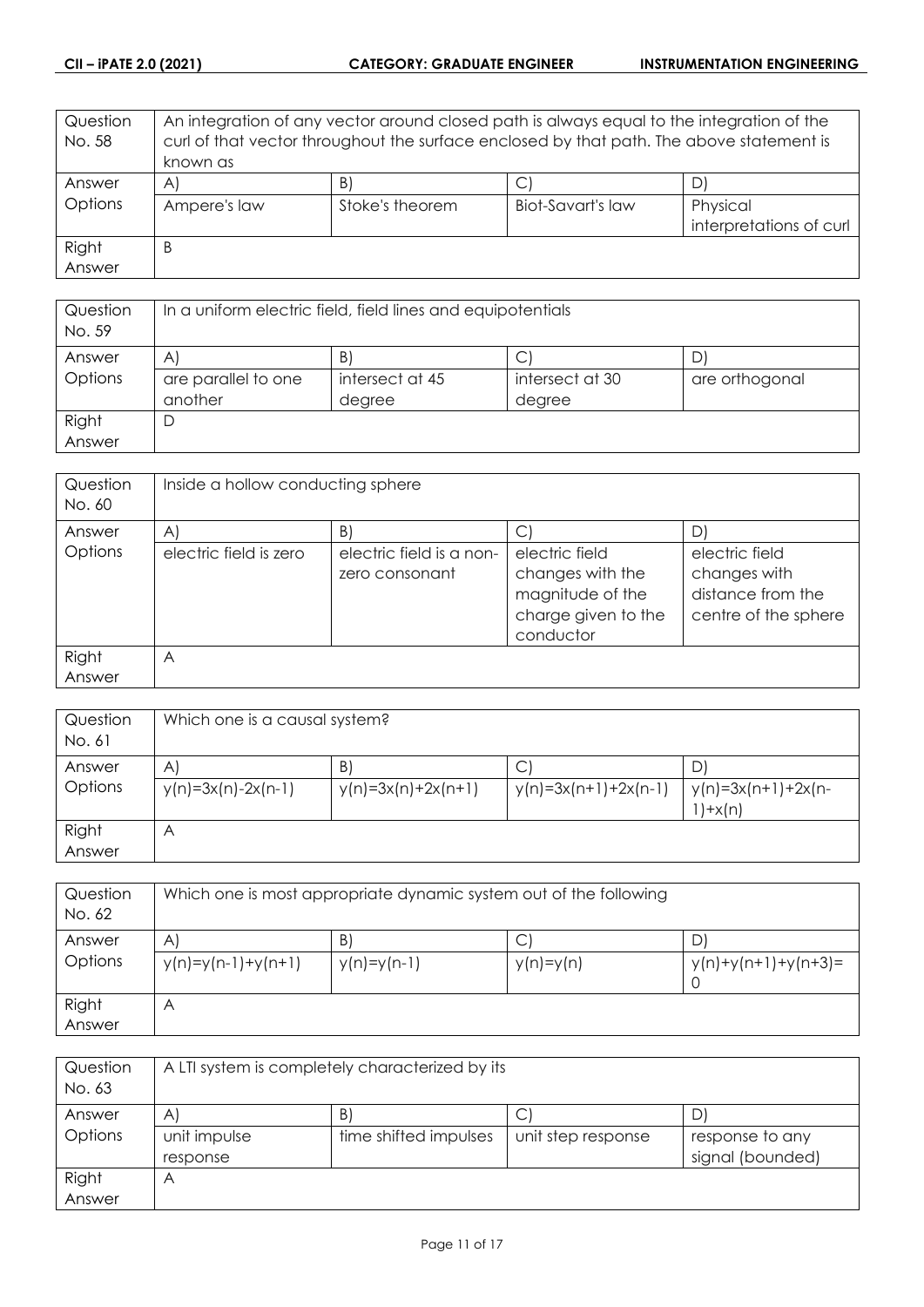| Question | Consider a signal f(t)=3t2+2t+1 which is multiplied by 2 unit delayed version of impulse and |  |  |   |
|----------|----------------------------------------------------------------------------------------------|--|--|---|
| No. 64   | integrated over period -a to a, the resultant is given by                                    |  |  |   |
| Answer   | B<br>$\forall$                                                                               |  |  |   |
| Options  |                                                                                              |  |  | O |
| Right    | ◡                                                                                            |  |  |   |
| Answer   |                                                                                              |  |  |   |

| Question | For a particular signal, average power in its six harmonic components as 10mW each and |    |  |  |
|----------|----------------------------------------------------------------------------------------|----|--|--|
| No. 65   | fundamental component also has 10mV power. Then, average power in the periodic signal  |    |  |  |
|          | will be                                                                                |    |  |  |
| Answer   | $\mathsf{A}^{\prime}$                                                                  | B) |  |  |
| Options  | 70                                                                                     | 60 |  |  |
| Right    | Β                                                                                      |    |  |  |
| Answer   |                                                                                        |    |  |  |

| Question | Which type of signal is ramp signal? |              |                 |                    |
|----------|--------------------------------------|--------------|-----------------|--------------------|
| No. 66   |                                      |              |                 |                    |
| Answer   | A                                    | B            | ٮ               | D                  |
| Options  | energy signal                        | power signal | both energy and | neither energy nor |
|          |                                      |              | power signal    | power signal       |
| Right    | Ľ                                    |              |                 |                    |
| Answer   |                                      |              |                 |                    |

| Question | Fourier transform of the signal $x(t) = e^{-4  x }$ is |                    |                   |                    |
|----------|--------------------------------------------------------|--------------------|-------------------|--------------------|
| No. 67   |                                                        |                    |                   |                    |
| Answer   | A                                                      | B                  | ◡                 |                    |
| Options  | $8/(16+\omega^2)$                                      | $-4/(16+\omega^2)$ | $4/(16+\omega^2)$ | $-8/(16+\omega^2)$ |
| Right    | Α                                                      |                    |                   |                    |
| Answer   |                                                        |                    |                   |                    |

| Question | In a constant voltage transformer (CVT), the output voltage remains constant due to |                |            |                 |
|----------|-------------------------------------------------------------------------------------|----------------|------------|-----------------|
| No. 68   |                                                                                     |                |            |                 |
| Answer   | Α                                                                                   | B              | ◡          |                 |
| Options  | Capacitor                                                                           | input inductor | saturation | tapped windings |
| Right    |                                                                                     |                |            |                 |
| Answer   |                                                                                     |                |            |                 |

| Question | The core flux of a practical transformer with a resistive load |                                 |                                                |                                  |
|----------|----------------------------------------------------------------|---------------------------------|------------------------------------------------|----------------------------------|
| No. 69   |                                                                |                                 |                                                |                                  |
| Answer   | $\mathsf{A}$                                                   | $\vert B \vert$                 |                                                |                                  |
| Options  | is strictly constant<br>with load changes                      | increases linearly<br>with load | increases as the<br>square root of the<br>load | decreases with<br>increased load |
| Right    | Α                                                              |                                 |                                                |                                  |
| Answer   |                                                                |                                 |                                                |                                  |

| Question | The colour code of IK ohm resistance is |                |                  |                      |
|----------|-----------------------------------------|----------------|------------------|----------------------|
| No. 70   |                                         |                |                  |                      |
| Answer   | A                                       | B              |                  |                      |
| Options  | black, brown and                        | red, brown and | brown, black and | black, black and red |
|          | red                                     | brown          | red              |                      |
| Right    | ◡                                       |                |                  |                      |
| Answer   |                                         |                |                  |                      |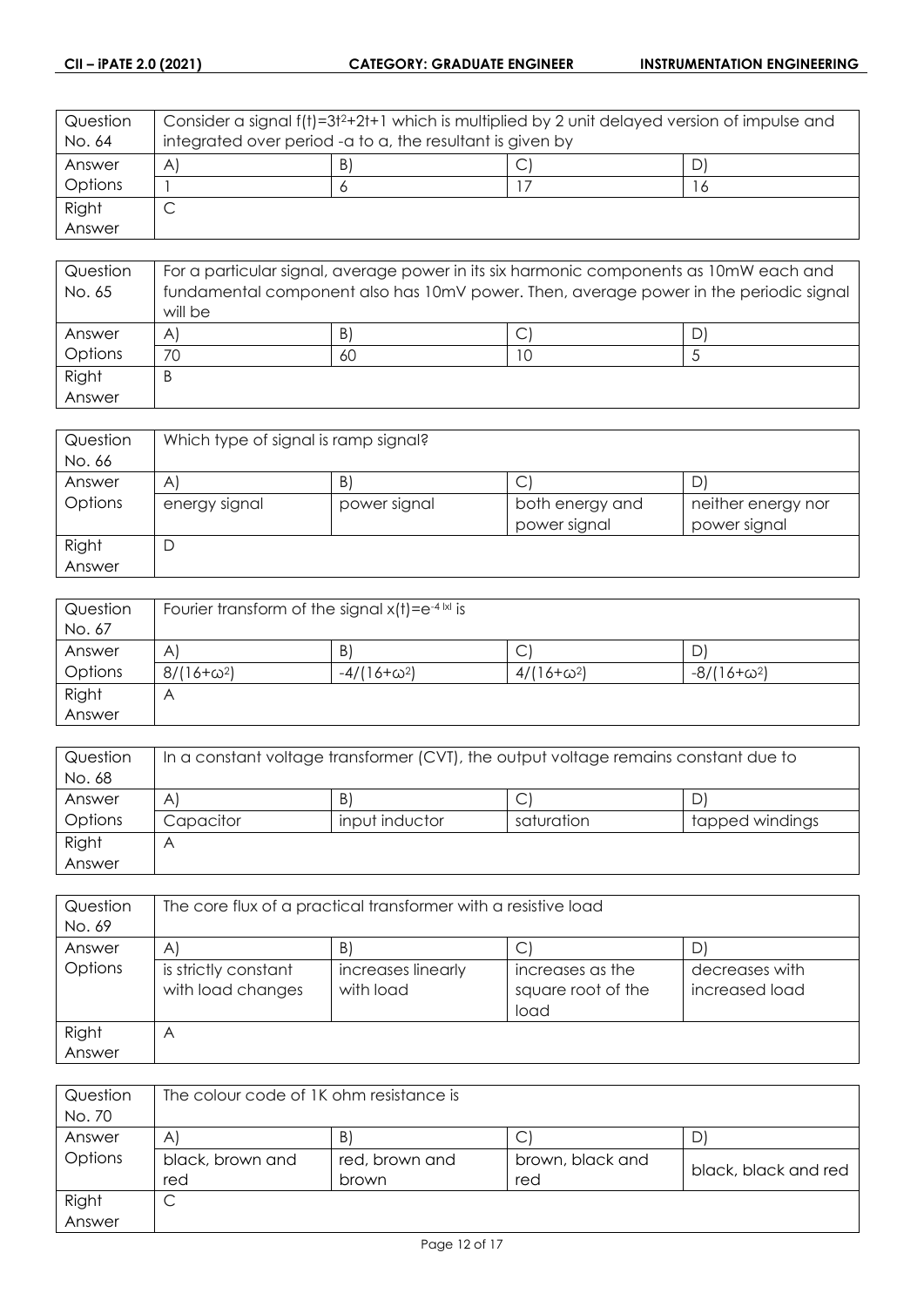| Question<br>No. 71 | In an Amplitude modulation with Modulating Signal 30 sin $(2\pi 1000t)$ and the Carrier Signal<br>is 60 sin $(2\pi 10000t)$ . The modulated signal frequency response will have |                                                                                                                                    |                                                                                                                                |                                                                                                                                    |
|--------------------|---------------------------------------------------------------------------------------------------------------------------------------------------------------------------------|------------------------------------------------------------------------------------------------------------------------------------|--------------------------------------------------------------------------------------------------------------------------------|------------------------------------------------------------------------------------------------------------------------------------|
| Answer             | $\forall$                                                                                                                                                                       | B)                                                                                                                                 | $\vert$ C                                                                                                                      | D)                                                                                                                                 |
| Options            | a) Upper Side band<br>-Frequency $=11$ KHz<br>-Amplitude = $120$<br>b) Lower Side Band<br>-Frequency = $9KHz$<br>-Amplitude = $120$                                             | a) Upper Side band<br>-Frequency = $11KHz$<br>-Amplitude = $15$<br>b) Lower Side Band<br>- Frequency = $9KHz$<br>-Amplitude = $15$ | a) Upper Side Band<br>-Frequency= 9KHz<br>-Amplitude = $30$<br>b) Lower Side Band<br>-Frequency = $11KHz$<br>-Amplitude = $30$ | a) Upper Side<br>band<br>-Frequency= 10KHz<br>-Amplitude = $30$<br>b) Lower Side Band<br>-Frequency = $10KHz$<br>-Amplitude = $30$ |
| Right<br>Answer    | B                                                                                                                                                                               |                                                                                                                                    |                                                                                                                                |                                                                                                                                    |

| Question<br>No. 72 |                          | The back-lighting technique for LCD, LED and OLED monitors are as follows |                           |                         |
|--------------------|--------------------------|---------------------------------------------------------------------------|---------------------------|-------------------------|
| Answer             | A)                       | B)                                                                        | $\vert$ C                 | D)                      |
| Options            | a)LCD monitor has        | a) LCD monitor has                                                        | a) LCD monitor has        | a) LCD monitor has      |
|                    | <b>Fluorescent Back</b>  | <b>Fluorescent Back</b>                                                   | no Back-Lighting          | <b>Fluorescent Back</b> |
|                    | Lighting layer           | Lighting layer.                                                           | layer.                    | Lighting                |
|                    | b) LED monitor has       | b) LED monitor has                                                        | b) LED has LED            | b) LED monitor has      |
|                    | <b>LED Backlighting</b>  | no Backlighting                                                           | Back Lighting layer.      | <b>LED Backlighting</b> |
|                    | layer.                   | layer.                                                                    | c) OLED monitor           | layer.                  |
|                    | c)OLED monitor has       | c)OLED monitor has                                                        | has OLED                  | c) OLED monitor has     |
|                    | <b>OLED Backlighting</b> | OLED Back Lighting                                                        | <b>Backlighting layer</b> | no separate Back        |
|                    |                          | layer                                                                     |                           | Lighting layer          |
| Right              | D                        |                                                                           |                           |                         |
| Answer             |                          |                                                                           |                           |                         |

| Question<br>No. 73 | A linear second order system with the transfer function: $G(s)=49/s^2+8s+49$ is initially at rest<br>and is subject of the system will exhibit a peak overshoot of |    |    |      |  |
|--------------------|--------------------------------------------------------------------------------------------------------------------------------------------------------------------|----|----|------|--|
| Answer             | B)<br>$\mathsf{A}$                                                                                                                                                 |    |    |      |  |
| Options            | 6%                                                                                                                                                                 | 9% | 2% | zero |  |
| Right              |                                                                                                                                                                    |    |    |      |  |
| Answer             |                                                                                                                                                                    |    |    |      |  |

| Question<br>No. 74 | The feedback system with characteristic equation $s4+20ks3+5s2+10s+15=0$ |                                   |                          |                                |
|--------------------|--------------------------------------------------------------------------|-----------------------------------|--------------------------|--------------------------------|
| Answer             | A                                                                        | B                                 |                          | D                              |
| Options            | stable for all values<br>of k                                            | stable for positive<br>value of k | stable for $a > k > 7.0$ | unstable for any<br>value of k |
| Right              | D                                                                        |                                   |                          |                                |
| Answer             |                                                                          |                                   |                          |                                |

| Question<br>No. 75 | Thermal conductivity measurement is used for the determination of |                     |                   |                     |
|--------------------|-------------------------------------------------------------------|---------------------|-------------------|---------------------|
| Answer             | С<br>B)<br>A                                                      |                     |                   |                     |
| Options            | $O2$ percentage in                                                | Specific gravity of | Composition of an | $CO2$ percentage in |
|                    | flue gas                                                          | petro fuels         | alloy             | flue gas            |
| Right              | D                                                                 |                     |                   |                     |
| Answer             |                                                                   |                     |                   |                     |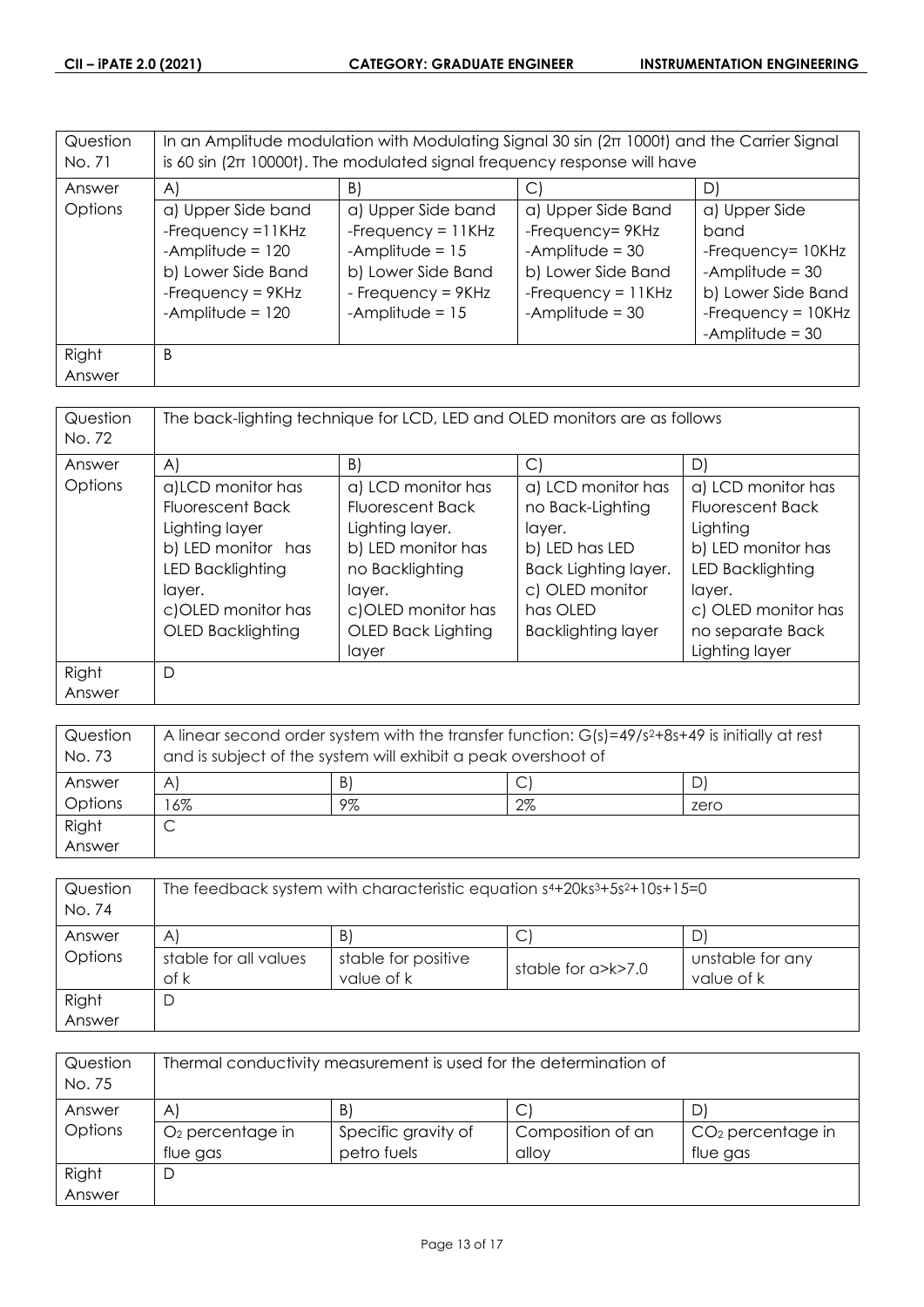| Question | The transfer function for a PID controller is [where Ti is the integral (reset) time and Td is the |                                                |                     |               |  |
|----------|----------------------------------------------------------------------------------------------------|------------------------------------------------|---------------------|---------------|--|
| No. 76   | derivative time]                                                                                   |                                                |                     |               |  |
| Answer   | $\mathsf{B}$<br>C<br>$\mathsf{A}$                                                                  |                                                |                     |               |  |
| Options  | $Kc$ (1 + $T_iS+T_d$ ). S                                                                          | $Kc$ [1+(1/T <sub>i</sub> S)+T <sub>d</sub> S] | $KC(1+TiS+(1/TdS))$ | None of these |  |
| Right    | B                                                                                                  |                                                |                     |               |  |
| Answer   |                                                                                                    |                                                |                     |               |  |

| Question<br>No. 77 | Out of the following thermocouple wire insulating materials, the highest temperature rating |               |          |             |
|--------------------|---------------------------------------------------------------------------------------------|---------------|----------|-------------|
|                    | is for                                                                                      |               |          |             |
| Answer             | A                                                                                           | B)            | ◡        | D           |
| Options            | Teflon                                                                                      | Ceramic fibre | Asbestos | Fibre glass |
| Right              | B                                                                                           |               |          |             |
| Answer             |                                                                                             |               |          |             |

| Question | Turbine flow meters are suitable for |                |                    |                |  |
|----------|--------------------------------------|----------------|--------------------|----------------|--|
| No. 78   |                                      |                |                    |                |  |
| Answer   | B<br>A<br>D                          |                |                    |                |  |
| Options  | Very limited flow                    | Cryogenic flow | Aerospace and air  | Both B) and C) |  |
|          | range                                | measurements   | borne applications |                |  |
| Right    | D                                    |                |                    |                |  |
| Answer   |                                      |                |                    |                |  |

| Thermowells are used in thermocouples for temperature measurements to              |                           |                       |                             |
|------------------------------------------------------------------------------------|---------------------------|-----------------------|-----------------------------|
| A                                                                                  | $\vert B \vert$           | C                     | DI                          |
| Guard against<br>corrosive and<br>oxidizing action of<br>thermocouple<br>materials | Reduce<br>measurement lag | Increase the fidelity | Increase the<br>sensitivity |
| Α                                                                                  |                           |                       |                             |
|                                                                                    |                           |                       |                             |

| Question | The pressure drop across an orifice plate for a particular flow rate is 5 kg/m2. If the flow rate |     |      |      |
|----------|---------------------------------------------------------------------------------------------------|-----|------|------|
| No. 80   | is doubled (within the operating range of the orifice), the corresponding pressure drop in        |     |      |      |
|          | $kg/m2$ is                                                                                        |     |      |      |
| Answer   | A                                                                                                 | B)  |      | D'   |
| Options  | 2.5                                                                                               | 5.0 | 20.0 | 25.0 |
| Right    |                                                                                                   |     |      |      |
| Answer   |                                                                                                   |     |      |      |

| Question | Which of the following is the most widely employed logic family? |                       |                   |            |
|----------|------------------------------------------------------------------|-----------------------|-------------------|------------|
| No. 81   |                                                                  |                       |                   |            |
| Answer   | B,<br>A                                                          |                       |                   |            |
| Options  | Emitter coupled                                                  | Transistor-transistor | CMOS logic family | NMOS logic |
|          | logic                                                            | logic                 |                   |            |
| Right    | Β                                                                |                       |                   |            |
| Answer   |                                                                  |                       |                   |            |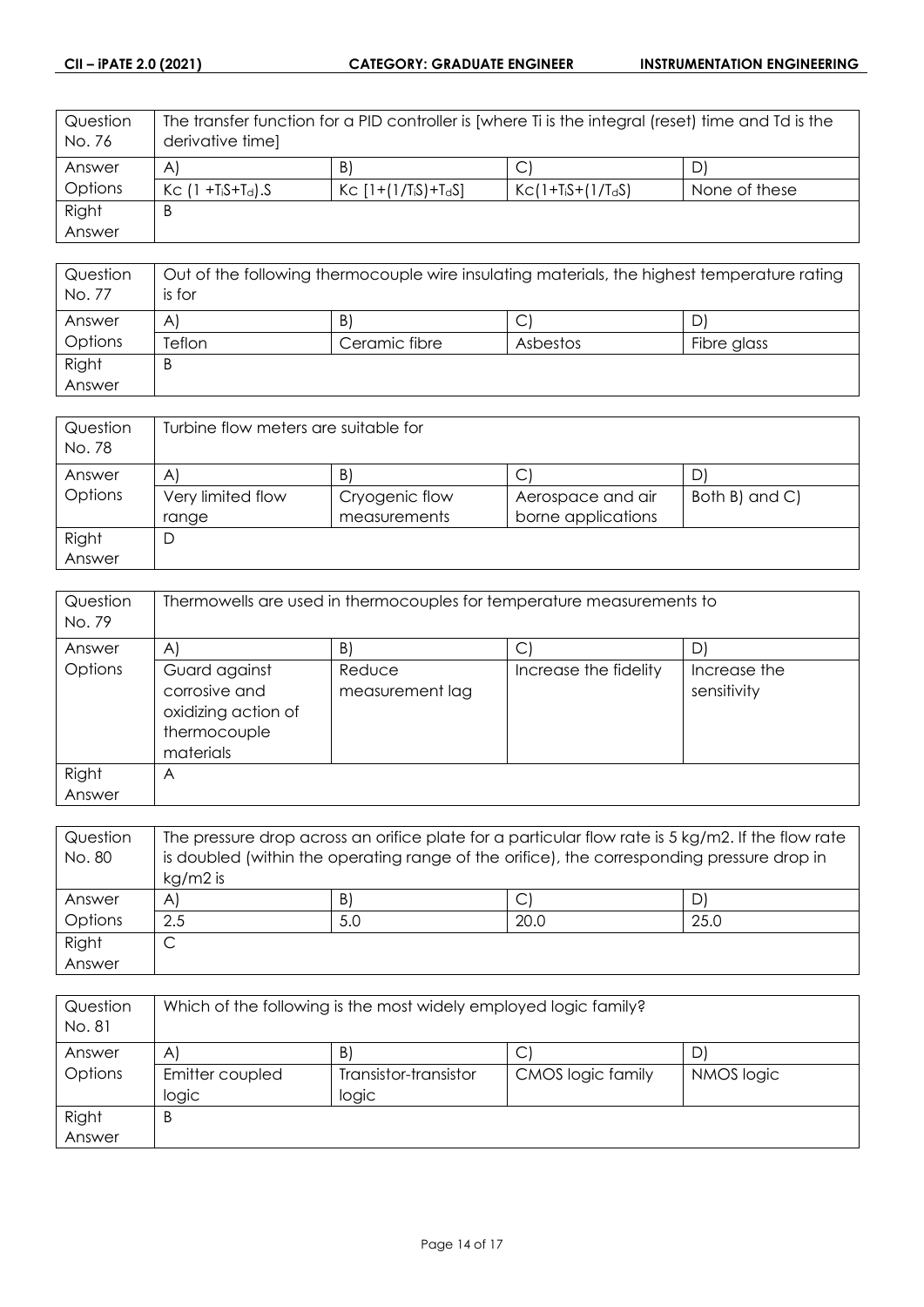| Question | Which of the following is the detection limit of the Coulometric method used for |            |        |          |  |
|----------|----------------------------------------------------------------------------------|------------|--------|----------|--|
| No. 82   | measurement of Sulphur di-oxide?                                                 |            |        |          |  |
| Answer   | $\vert B \vert$<br>$\mathsf{A}$<br>D)                                            |            |        |          |  |
| Options  | $0.1$ PPM                                                                        | <b>PPM</b> | 10 PPM | 0.01 PPM |  |
| Right    | D                                                                                |            |        |          |  |
| Answer   |                                                                                  |            |        |          |  |

| Question<br>No. 83 | What happens to the viscosity of liquid and gas when the temperature is increased? |                       |                                                  |                                                  |
|--------------------|------------------------------------------------------------------------------------|-----------------------|--------------------------------------------------|--------------------------------------------------|
| Answer             | A                                                                                  | B)                    | ٮ                                                |                                                  |
| Options            | Both increases                                                                     | <b>Both decreases</b> | For liquid increases<br>and for gas<br>decreases | For liquid decreases<br>and for gas<br>increases |
| Right<br>Answer    | D                                                                                  |                       |                                                  |                                                  |

| Question<br>No. 84 | Pick up the wrong statement                                                                                     |                                            |                                                                          |                                                                                                 |
|--------------------|-----------------------------------------------------------------------------------------------------------------|--------------------------------------------|--------------------------------------------------------------------------|-------------------------------------------------------------------------------------------------|
| Answer             | $\mathsf{A}$                                                                                                    | B)                                         | C)                                                                       | D                                                                                               |
| Options            | $O_2$ , NO and NO <sub>2</sub><br>exhibit<br>paramagnetic<br>properties as a result<br>of unpaired<br>electrons | $CO2$ is the strongest<br>paramagnetic gas | Paramagnetic<br>susceptibility of<br>gases decreases<br>with temperature | Paramagnetic<br>susceptibility of<br>gases permits the<br>measurement of<br>their concentration |
| Right<br>Answer    | B                                                                                                               |                                            |                                                                          |                                                                                                 |

| Question<br>No. 85 | Orifice type Viscometer converts viscosity to ------- |          |              |                      |
|--------------------|-------------------------------------------------------|----------|--------------|----------------------|
| Answer             | A                                                     | B'       | ◡            | D                    |
| Options            | Force                                                 | Pressure | Displacement | Potential difference |
| Right              | B                                                     |          |              |                      |
| Answer             |                                                       |          |              |                      |

| Question<br>No. 86 | In an Anderson Bridge, the unknown inductance is measured in terms of |                   |                  |                  |
|--------------------|-----------------------------------------------------------------------|-------------------|------------------|------------------|
| Answer             | $\mathsf{A}^{\prime}$                                                 | B                 |                  |                  |
| Options            | Known inductance                                                      | Known capacitance | Known resistance | Known inductance |
|                    | & resistance                                                          | & resistance      |                  |                  |
| Right              | B                                                                     |                   |                  |                  |
| Answer             |                                                                       |                   |                  |                  |

| Question<br>No. 87 | Inter-network connection device that restricts data communication traffic between two<br>connected networks is called |            |          |        |
|--------------------|-----------------------------------------------------------------------------------------------------------------------|------------|----------|--------|
| Answer             | A                                                                                                                     | B)         |          |        |
| Options            | Anti-virus software                                                                                                   | <b>IDS</b> | Firewall | Router |
| Right              |                                                                                                                       |            |          |        |
| Answer             |                                                                                                                       |            |          |        |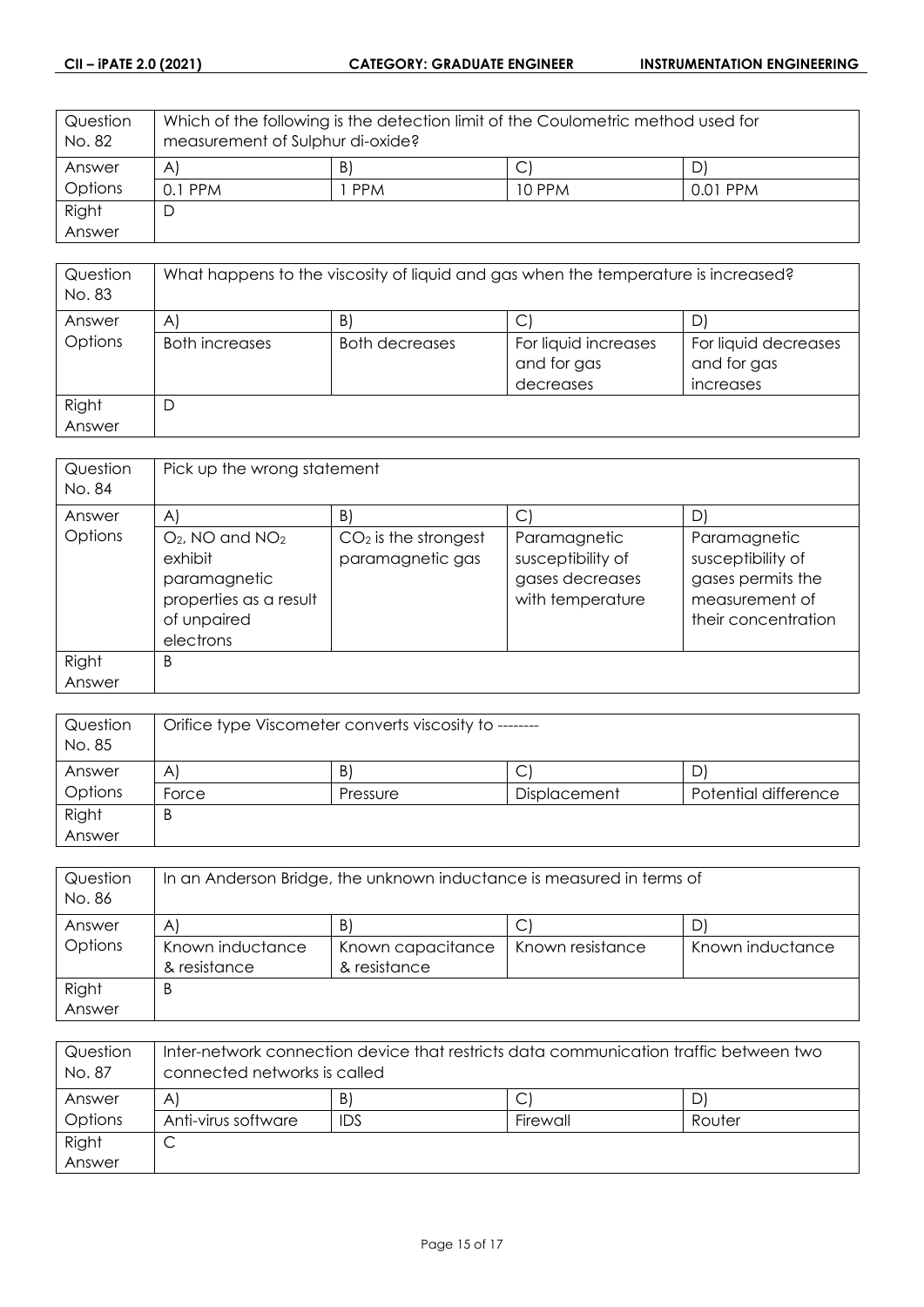| Question<br>No. 88 | The number of comparators required for implementing an 8-bit flash analog-to-digital<br>converter is |     |     |     |
|--------------------|------------------------------------------------------------------------------------------------------|-----|-----|-----|
| Answer             | A                                                                                                    | Β   | J   |     |
| Options            | 8                                                                                                    | 128 | 255 | 256 |
| Right              | $\overline{\phantom{0}}$<br>ٮ                                                                        |     |     |     |
| Answer             |                                                                                                      |     |     |     |

| Question<br>No. 89 | If the ultimate gain and period of a control loop are 15 and 15 sec. respectively, then the<br>quarter decay response tuning parameters for a PI controller (K <sub>P</sub> , T <sub>I</sub> ) are |                |              |                |
|--------------------|----------------------------------------------------------------------------------------------------------------------------------------------------------------------------------------------------|----------------|--------------|----------------|
| Answer             | $\mathsf{A}$                                                                                                                                                                                       | B)             | С            | D              |
| Options            | $K_P = 6.75$ ,                                                                                                                                                                                     | $K_P = 7.5$ ,  | $K_P = 9,$   | $K_{P} = 9,$   |
|                    | $T_1 = 0.4167$                                                                                                                                                                                     | $T_1 = 0.3125$ | $T_1 = 0.25$ | $T_1 = 0.4167$ |
| Right              | $\forall$                                                                                                                                                                                          |                |              |                |
| Answer             |                                                                                                                                                                                                    |                |              |                |

| Question<br>No. 90 | An Orifice plate is designed to generate a differential pressure (DP) of 250mm WC at the<br>maximum flowrate of 100 lit/min (LPM). What is the flowrate when the DP across the orifice |          |        |        |
|--------------------|----------------------------------------------------------------------------------------------------------------------------------------------------------------------------------------|----------|--------|--------|
|                    | is $62.5$ mm WC                                                                                                                                                                        |          |        |        |
| Answer             | $\mathsf{A}^{\mathsf{c}}$                                                                                                                                                              | B)       |        | D      |
| Options            | 6.25 LPM                                                                                                                                                                               | $25$ IPM | 50 LPM | 75 LPM |
| Right              |                                                                                                                                                                                        |          |        |        |
| Answer             |                                                                                                                                                                                        |          |        |        |

| Question<br>No. 91 | An electronic level transmitter is calibrated to a range of 10 cm to 100 cm. If the transmitter<br>output is 12 mA then the liquid level is |           |       |       |
|--------------------|---------------------------------------------------------------------------------------------------------------------------------------------|-----------|-------|-------|
| Answer             | A                                                                                                                                           | B)        |       |       |
| Options            | 55 cm                                                                                                                                       | $67.5$ cm | 75 cm | 45 cm |
| Right              | А                                                                                                                                           |           |       |       |
| Answer             |                                                                                                                                             |           |       |       |

| Question<br>No. 92 | A thermometer is calibrated from 100°C to 200 °C. The accuracy specified within 0.20% of<br>instrument span. The maximum static error is |               |               |               |
|--------------------|------------------------------------------------------------------------------------------------------------------------------------------|---------------|---------------|---------------|
| Answer             | B.<br>A                                                                                                                                  |               |               |               |
| Options            | $\pm$ 0.125 °C                                                                                                                           | $\pm$ 0.40 °C | $\pm$ 0.20 °C | $\pm$ 0.10 °C |
| Right              |                                                                                                                                          |               |               |               |
| Answer             |                                                                                                                                          |               |               |               |

| Question<br>No. 93 | Ripple frequency of a six-phase half-wave rectifier for 230V, 50Hz input will be |       |        |        |
|--------------------|----------------------------------------------------------------------------------|-------|--------|--------|
| Answer             | B)<br>D<br>A<br>◡                                                                |       |        |        |
| Options            | 50 Hz                                                                            | 50 Hz | 300 Hz | 100 Hz |
| Right              | ◡                                                                                |       |        |        |
| Answer             |                                                                                  |       |        |        |

| Question<br>No. 94 | Two major devices, such as, Parabolic dish antennae and Core antennae are used for<br>type level measuring device |            |                       |                |
|--------------------|-------------------------------------------------------------------------------------------------------------------|------------|-----------------------|----------------|
| Answer             | B)<br>A                                                                                                           |            |                       |                |
| Options            | Ultrasonic type                                                                                                   | Radar type | Differential pressure | Nucleonic type |
|                    |                                                                                                                   |            | type                  |                |
| Right              | Β                                                                                                                 |            |                       |                |
| Answer             |                                                                                                                   |            |                       |                |